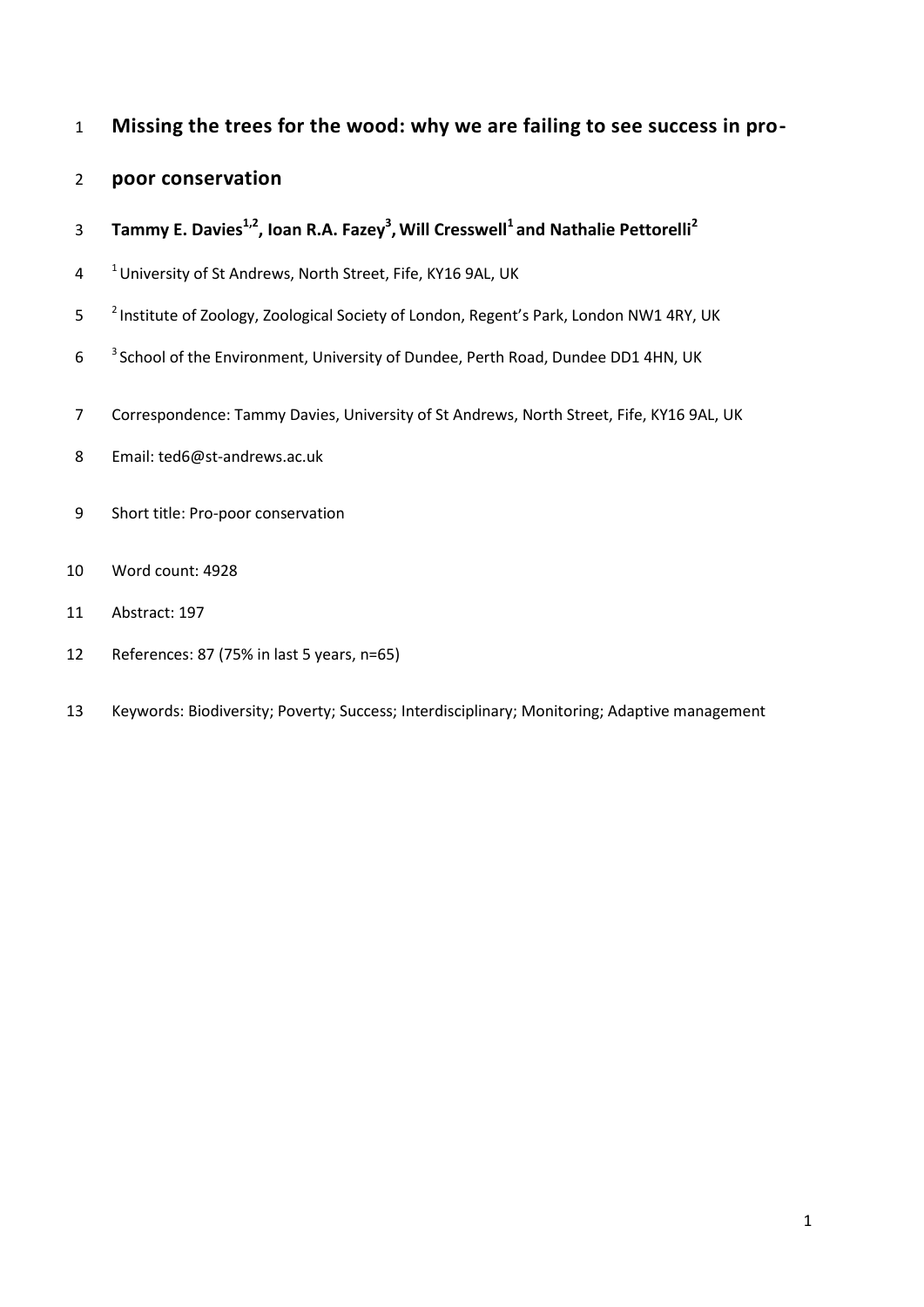#### **Abstract**

 Pro-poor conservation strategies are touted as a panacea for achieving biodiversity conservation and poverty reduction, yet there remains limited evidence for success in achieving these dual objectives. 4 Is this lack of evidence a sign that the approach is failing, or an indicator that we are not capturing appropriate measures of success? In this review, we demonstrate that the lack of evidence for success in pro-poor conservation can be attributed to focusing on the bigger picture and overlooking the details. This has led to two fundamental flaws: 1) an ambiguous use of definitions, and 2) inappropriate monitoring, both of which are compounded by limited understanding between traditional scientific disciplines, and which render true conclusion of success impossible. The current lack of evidence risks basing decisions on belief rather than evidence, repeating mistakes, and missing opportunities to replicate successes. We propose five key recommendations that will facilitate the identification of successful pro-poor conservation interventions and the conditions under which they work. Adoption of these recommendations will ensure pro-poor conservation is built on clear definitions and engages in meaningful participation with rigorous monitoring and reporting of outcomes, aiding replication and scaling-up of pro-poor conservation successes in intelligent and evidence-based ways.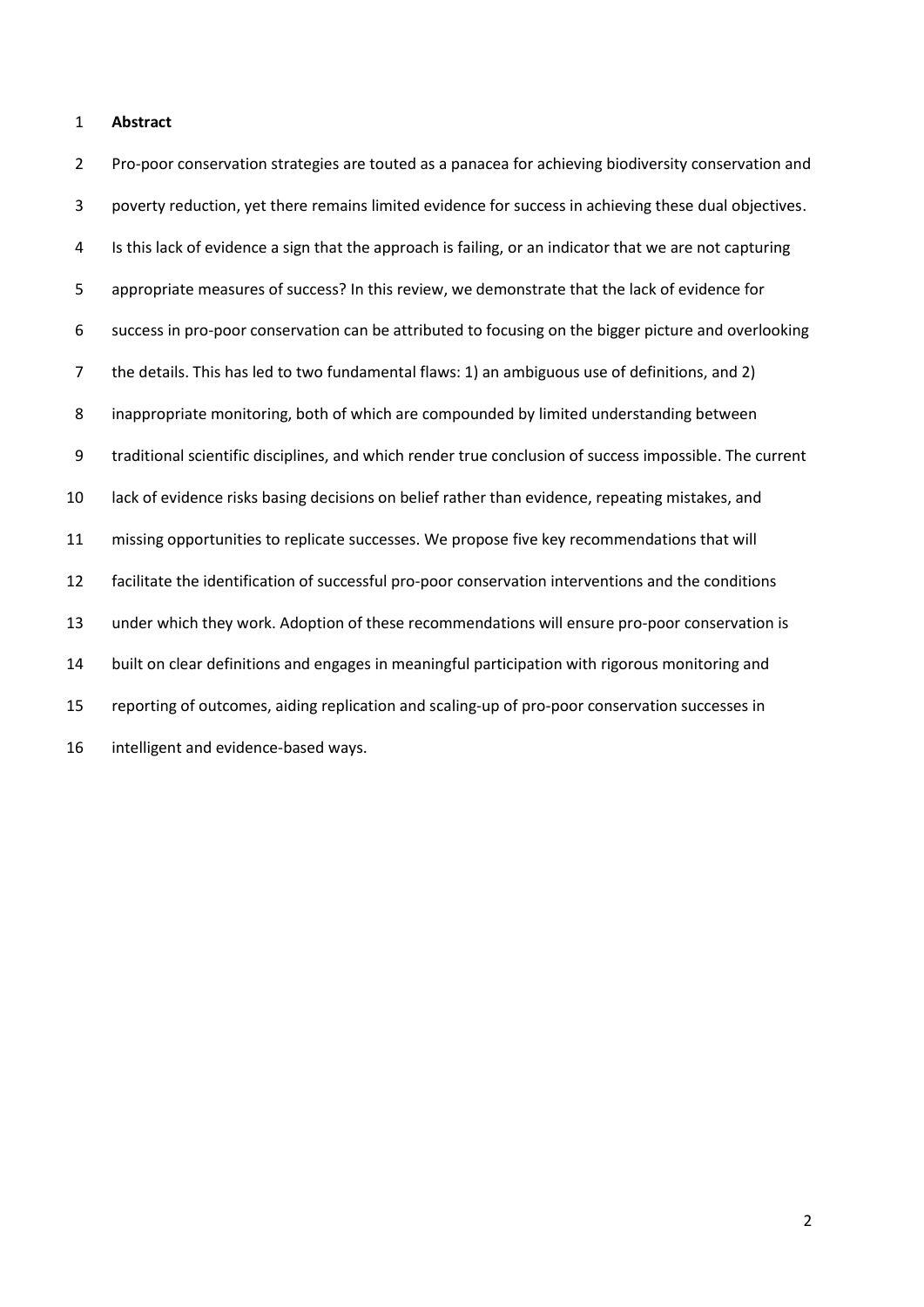#### **1. Introduction**

2 The current decline in biodiversity is of great concern, not only for the loss of its intrinsic value and the unknown impacts on ecosystem functioning, but also for the potential negative repercussions for human well-being [\(Cardinale](#page-17-0) *et al.*, 2012, Reich *et al.*[, 2012\)](#page-21-0). Addressing biodiversity loss and poverty are international societal and political goals (Sachs *et al.*[, 2009,](#page-22-0) [Roe, 2010\)](#page-22-1). Each year the world spends around US\$126 billion of official aid tackling global poverty and between US\$8-12 billion on addressing biodiversity loss (Roe *et al.*[, 2011\)](#page-22-2), yet in neither case are these resources considered sufficient to solve these challenges (Roe *et al.*[, 2011,](#page-22-2) Evans *et al.*[, 2012\)](#page-18-0). The majority of the world's poor live in rural areas [\(IFAD, 2010\)](#page-19-0) where they depend disproportionately on biodiversity for their survival [\(Belcher, 2013\)](#page-16-0). This relationship has led to the explicit assumption that conserving biodiversity can help address global poverty, and in light of pressing challenges, such as population growth, overconsumption and climate change, there is a strong need for further integration of the poverty alleviation and biodiversity conservation agendas (Sachs *et al.*[, 2009\)](#page-22-0). The integration of these agendas has so far proved more difficult and more expensive than many had hoped [\(Adams, 2013\)](#page-16-1). Conservation activities first started to address development issues in the 1970s, motivated by the substantial negative impacts on local people borne from earlier 'fortress' conservation activities [\(Adams](#page-16-2) *et al.*, 2004). This 'people-friendly' approach, broadly termed Integrated Conservation and Development Projects (ICDPs) [\(Blomley](#page-17-1) *et al.*, 2010), initially attracted substantial support from international development agencies and conservation NGOs, and was rather hurriedly seen as a panacea for conservation and sustainable development. However, early results proved disappointing and the approach rapidly fell out of favour [\(McShane](#page-20-0) *et al.*, 2011, Miller *et al.*[, 2011\)](#page-20-1). The ICDP label is now less common, but biodiversity conservation and poverty reduction continue to be addressed as dual goals; the extent to which largely depends on the perceived role of poverty in determining the status and threats to the intended conservation target [\(Sandbrook and Roe, 2013\)](#page-22-3). Adams *et al*. (2004) proposed a typology of four positions conservationists may take to the question of poverty: 1) poverty and conservation are separate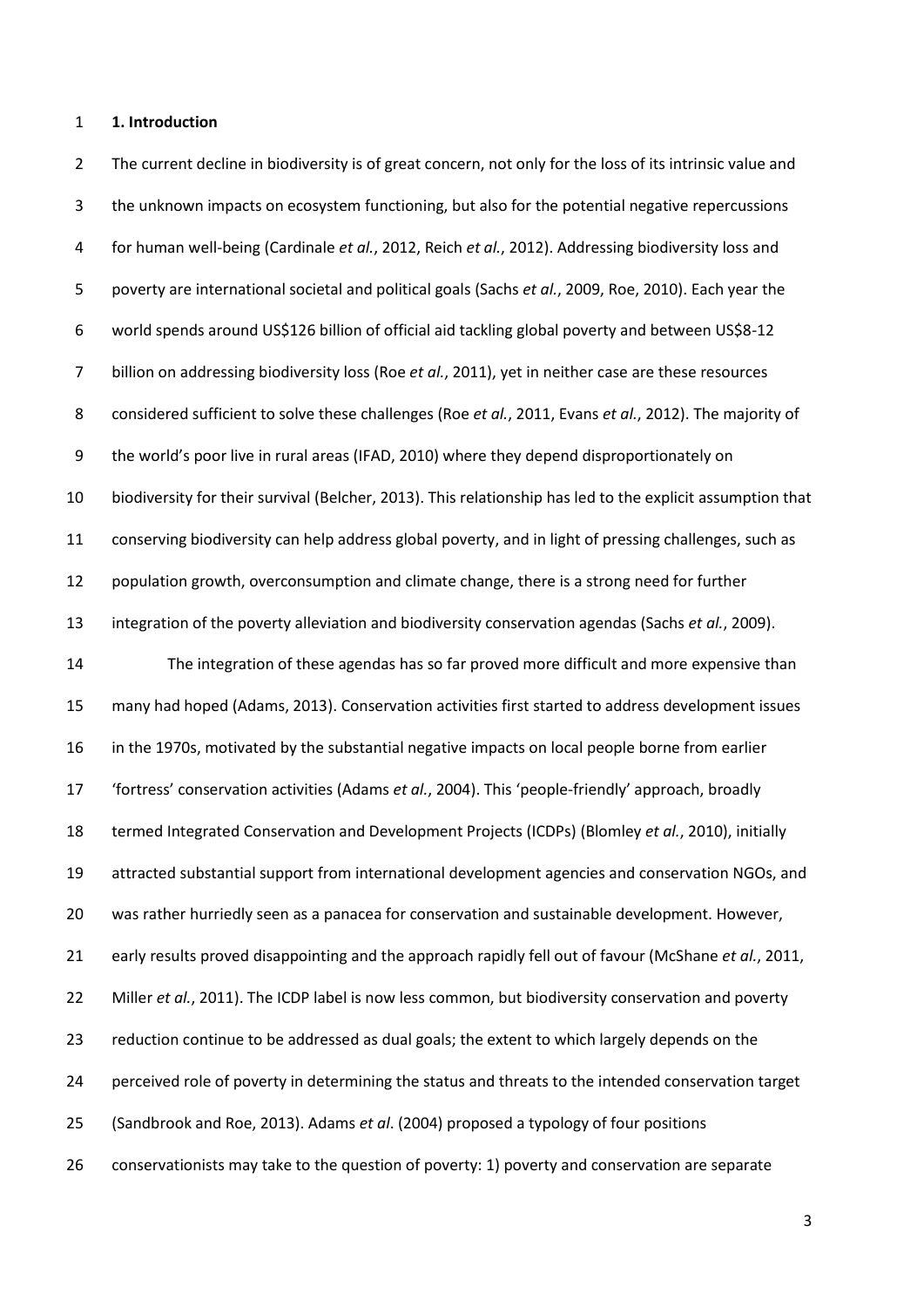policy realms; 2) poverty is a critical constraint on conservation, meaning it must be tackled to achieve conservation goals; 3) conservation activities must not compromise poverty reduction, and 4) poverty reduction is a goal, dependent on resource conservation. Recognising these fundamental differences in value positions can help contextualise the projects rationale, objectives and behaviour of different actors, particularly when faced with difficult trade-off decisions between conservation and development goals [\(Leader-Williams](#page-19-1) *et al.*, 2011). Truly addressing the dual goals of biodiversity conservation and poverty reduction requires adopting the fourth position detailed by Adams and colleagues (2004); an approach known as "pro-poor conservation", and defined as 'a people-centred approach that has poverty reduction and livelihood security as core objectives and seeks robust conservation approaches to achieve these' (adapted from: Roe *et al.*[, 2003,](#page-22-4) [Roe and Elliott, 2006,](#page-22-5) [Kaimowitz and Sheil, 2007\)](#page-19-2). It builds on the poor's priorities and capabilities, effectively engages all stakeholders in addressing the underlying policy and institutional drivers of environmental degradation and empowers vulnerable groups with the assets, rights, and entitlements they need to improve their lives through sound environmental management [\(Hazlewood](#page-18-1) *et al.*, 2004). Pro-poor conservation can take a number of different forms and encompass a variety of approaches, including: community-based conservation initiatives, direct payments (REDD+), and locally managed protected areas.

 Despite biodiversity conservation and poverty reduction being addressed as linked challenges for a number of years, there is growing concern over the lack of empirical evidence for these endeavours [\(Barrett](#page-16-3) *et al.*, 2011). An extensive review by Leisher *et al*. (2013b), although constrained by the limited number of studies with robust evidence of poverty impacts, was able to 22 highlight ten conservation interventions that had contributed to poverty reduction. However, this review also found that only four of these ten initiatives benefitted the poorest [\(see Table 1 and](#page-19-3)  Leisher *et al.*[, 2013b for further details\)](#page-19-3). Despite the dearth of empirical evidence for success, there is still broad consensus among conservation professionals that there is a positive link between biodiversity conservation and poverty reduction (Roe *et al.*[, 2012\)](#page-22-6). However, without empirical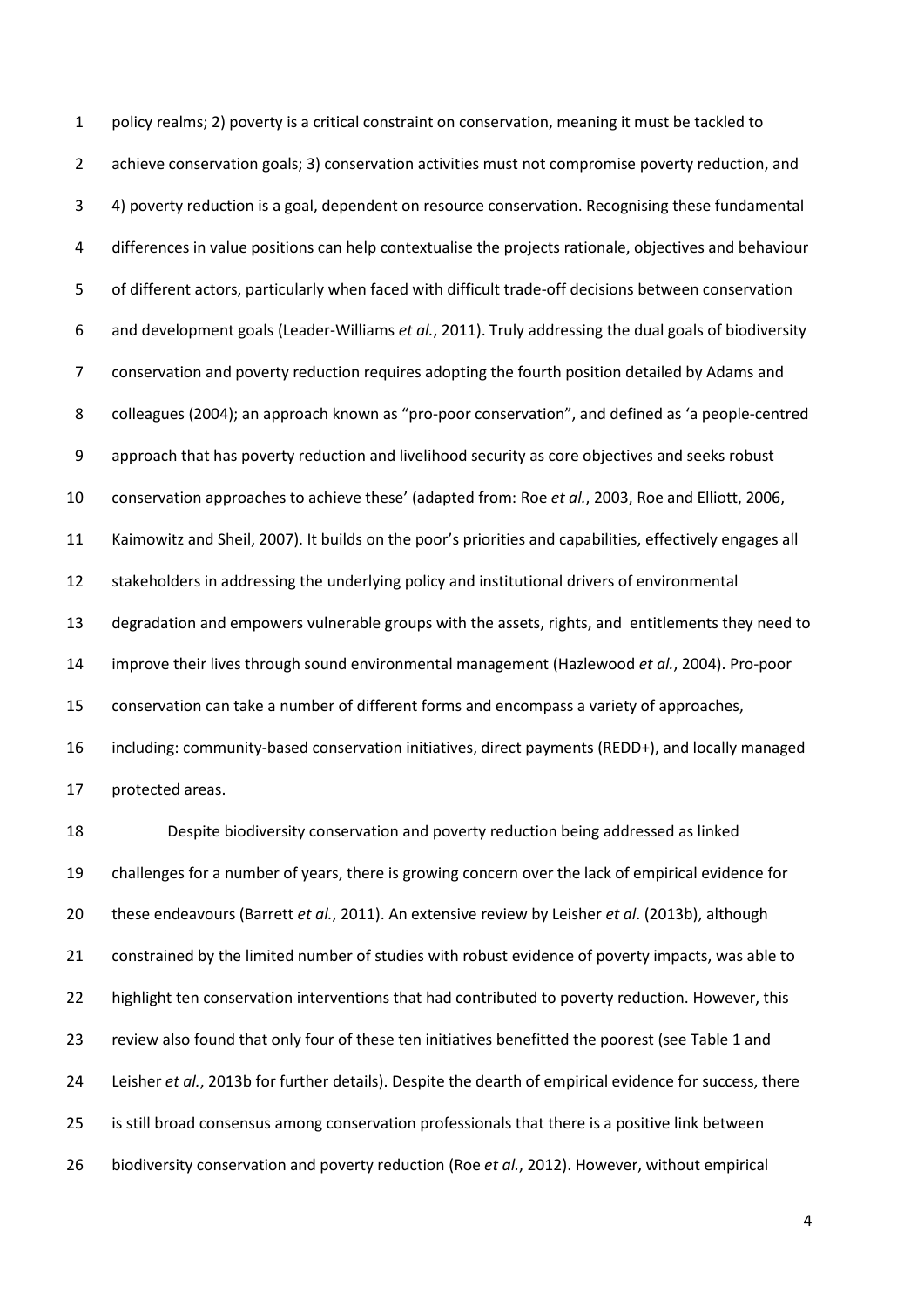evidence, pro-poor conservation risks basing decisions on belief rather than evidence, repeating

mistakes, and missing opportunities to replicate successes (Pullin *et al.*[, 2013\)](#page-21-1).

 In this review, we synthesise the latest literature from the conservation, development and interdisciplinary realms. Our aim is not to add to the debate on whether conservation can contribute to poverty reduction, which distracts from the real task of improving the effectiveness of conservation-poverty integration [\(see Roe](#page-22-6) *et al.*, 2012), but rather to take the issue back to basics and evaluate reasons for the lack of evidence for success. Through this review we hope to clarify key terms and concepts and provide recommendations to move pro-poor conservation forward. **2. Ambiguous use of definitions** Key concepts are often not explicitly defined in pro-poor conservation efforts [\(Caizhen, 2010,](#page-17-2) [Roe,](#page-22-1)  [2010,](#page-22-1) Roe *et al.*[, 2013\)](#page-22-7), leading to vague objectives and preventing data aggregation and comparison (Kapos *et al.*[, 2008\)](#page-19-4). Poor or narrow definitions are the root cause of limited empirical evidence in pro-poor conservation: how a concept is defined determines what is measured, and what is chosen to be measured determines how success is defined (Leisher *et al.*[, 2013a\)](#page-19-5). **2.1 Poverty** Our understanding of poverty has evolved considerably from its original definitions, which focused on a lack of income or wealth [\(Sen, 1993,](#page-23-0) [Roe, 2010\)](#page-22-1). It is now viewed as a multi-dimensional concept, encompassing material deprivation, the lack of access to basic needs such as education, health, nutrition and food security, the absence of political autonomy and empowerment, as well as the lack of freedom of choice and social inequality [\(Chambers, 1995,](#page-17-3) [Shackleton](#page-23-1) *et al.*, 2008, [Sunderlin](#page-23-2) *et al.*, 2008). Interest in multidimensional poverty measurement has been growing steadily over the last decade [\(Alkire and Foster, 2011,](#page-16-4) [Ravallion, 2011,](#page-21-2) [Ferreira and Lugo, 2012\)](#page-18-2) and mainstream poverty research has become more sophisticated in its handling of this concept, both through a diversification of methods, as well as by more inclusive processes of assessment that include the perspectives of the poor [\(Addison](#page-16-5) *et al.*, 2009).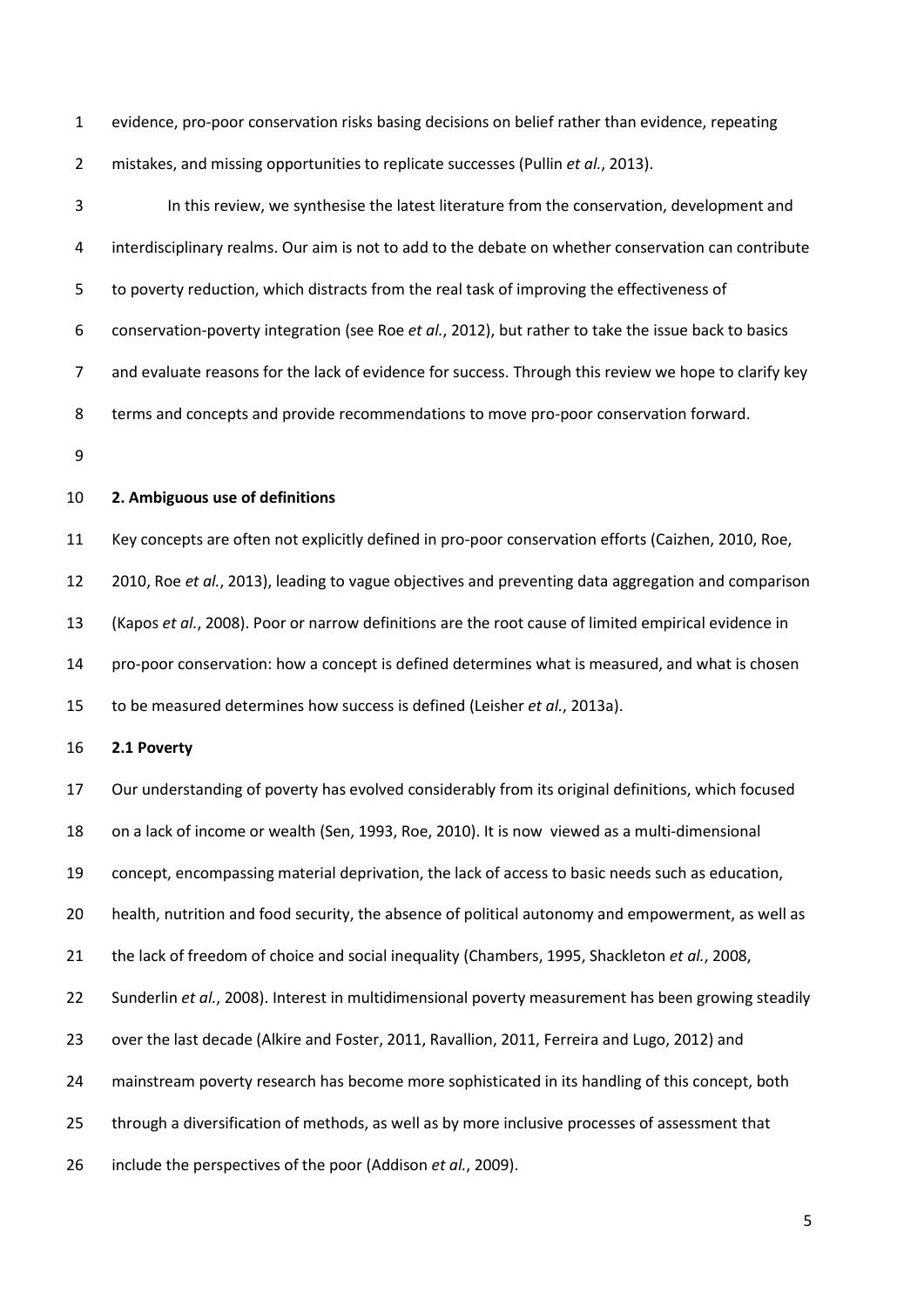While the set of deprivations to be measured will vary depending on the social context, example indicators can include: school attendance, access to safe drinking water, ownership of durable assets and nutrition [\(Alkire and Foster, 2011\)](#page-16-4). Patterns of associations across multiple dimensions of poverty can be explored through simple tabulations, Venn diagrams or stochastic dominance analysis [\(Ferreira and Lugo, 2012\)](#page-18-2); they can also be aggregated into indices, such as the Multidimensional Poverty Index [\(Alkire and Foster, 2011\)](#page-16-4) or the Human Poverty Index [\(Dhillon and](#page-18-3)  [Kaur, 2010\)](#page-18-3). Poverty can be defined in either relative or absolute terms. Absolute terms measure poverty in relation to the amount of money necessary to meet basic needs, whereas relative poverty is defined in relation to the prevailing standards of living of other members of the society [\(Scheidel,](#page-23-3)  [2013\)](#page-23-3). The decision whether to use absolute or relative poverty is ultimately a value judgement dependent on the main purpose for which the poverty measure is to be used. Where the relative definition is taken it is important to find a locally appropriate understanding of a certain social group or context [\(Scheidel, 2013\)](#page-23-3). In either case, the chosen dimensions across which poverty has been defined and measured must be explicitly stated, as conceptual and methodological differences in defining poverty can lead to the identification of different individuals and groups as poor [\(Caizhen,](#page-17-2)  [2010\)](#page-17-2). Although reports of pro-poor conservation studies discuss poverty as a multidimensional concept this is not translated into how poverty is measured, which remains confined to narrow

 income indicators (Leisher *et al.*[, 2013b,](#page-19-3) [Scheidel, 2013\)](#page-23-3). This is despite income being known as an insufficient indicator of poverty reduction in isolation and having a low rank among the items by

which the poor define their wellbeing [\(Chambers, 1995,](#page-17-3) [Brandolini](#page-17-4) *et al.*, 2010, [Ferreira and Lugo,](#page-18-2) 

[2012\)](#page-18-2). Furthermore, poverty reduction in the income-poverty sense, does not capture the

complexity of livelihood and well-being-related objectives from local points of view [\(Berkes, 2013\)](#page-16-6)

and these simplistic definitions of poverty have misdirected conservationists regarding the question

of community wants and needs, leading to narrowly conceived conservation benefits and incentives

for local people [\(Murphree, 2009,](#page-21-3) [Berkes, 2013\)](#page-16-6).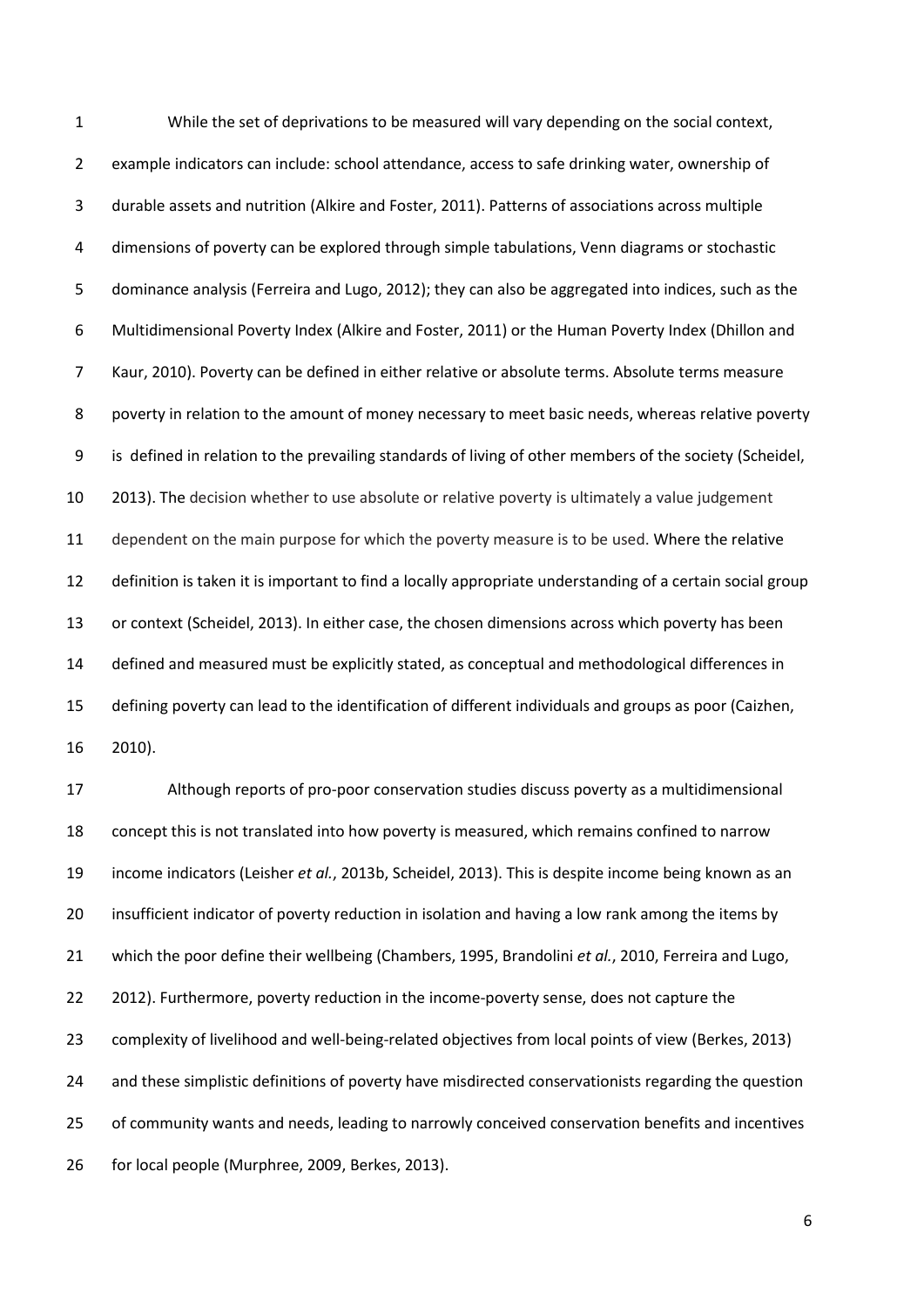The dispersion of a distribution of income, consumption or other welfare indicator, (or its inequality), is also an important dimension that is largely ignored. Inequality is moving to the forefront of the development policy agenda, in recognition of its relationship to poverty and poverty reduction [\(Melamed, 2012\)](#page-20-2): inequality directly determines the rate of poverty reduction, and certain types of inequalities (e.g. access to health care, education or markets, or civil and political rights) have a direct causal effect on poverty [\(Jones, 2009\)](#page-19-6). Equity has largely been addressed indirectly in pro-poor conservation through the implicit assumption about spreading the costs or benefits, or as a secondary concern, as with post hoc comparisons of the equity of outcomes [\(White](#page-24-0) *et al.*, 2012). Pro-poor conservation would benefit from a focus on inequality as this would provide an incentive to focus on those groups which are left behind. **2.2 Biodiversity** Biodiversity is defined by the Convention on Biological Diversity as "the variability among living organisms from all sources including diversity within species, between species and of ecosystems" [\(CBD, 1992\)](#page-17-5). However, biodiversity is often used to refer to the amount, in terms of species and populations, or to specific elements of biodiversity rather than variety *per se* (Roe *et al.*[, 2013\)](#page-22-7). Biodiversity, like poverty, is a fundamentally multidimensional concept [\(Lyashevska and Farnsworth,](#page-20-3)  [2012\)](#page-20-3): it can be measured in terms of different components (genetic, population/species, and community/ecosystem; see Table 2). Each of these components has compositional, structural and functional attributes which can be considered the three-dimensions of biodiversity [\(Lyashevska and](#page-20-3)  [Farnsworth, 2012\)](#page-20-3). This means that no single level of organisation (e.g. gene, population, community) is fundamental, and different levels of resolution are appropriate for different questions [\(Noss, 1990\)](#page-21-4). Due to the sheer number of species and the difficulty of sampling many ecosystems, measurements need to be simplified into tractable, quantifiable units that can be compared across time and space [\(Bradshaw and Brook, 2010\)](#page-17-6). Organism-based metrics that count the number of

distinct species in a defined area (species richness) are the most common [\(Bradshaw and Brook,](#page-17-6)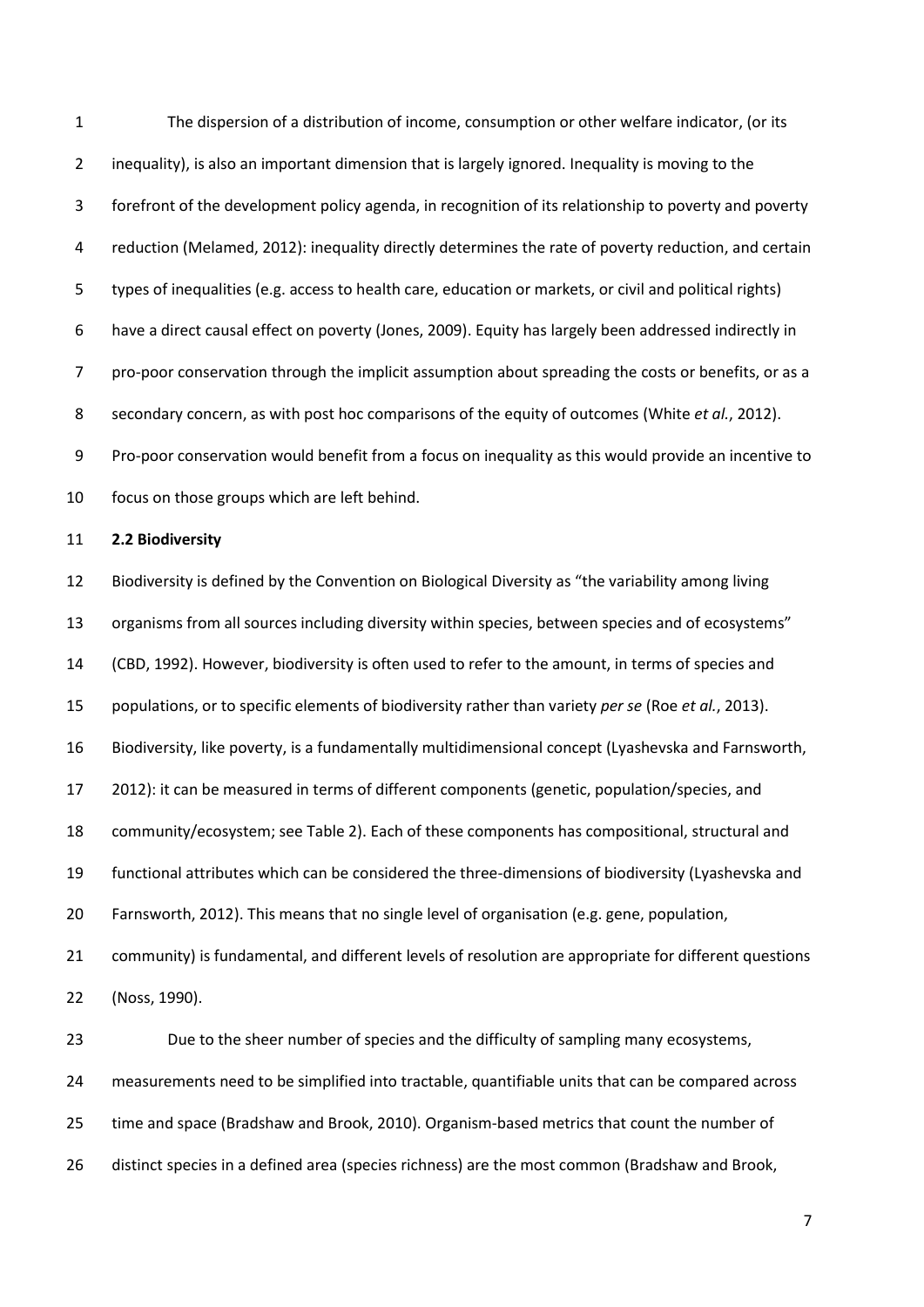[2010\)](#page-17-6). However, species richness is arguably a narrow and poor estimate of biodiversity [\(Lyashevska](#page-20-3)  [and Farnsworth, 2012\)](#page-20-3). Metrics that accommodate a broader definition of biodiversity have been developed [\(summarised in Williams, 2004\)](#page-24-1), and there is a growing recognition of the functional, phylogenetic and taxonomic aspects of biodiversity in conservation biology [\(Lopez-Osorio and](#page-20-4)  [Miranda-Esquivel, 2010,](#page-20-4) [Mouchet](#page-21-5) *et al.*, 2010, [Strecker](#page-23-4) *et al.*, 2011).

 There are two main problems with the use of the term "biodiversity" in pro-poor conservation. Firstly, where biodiversity has been defined, it is typically measured using a narrow perspective such as species richness, or a proxy that does not include any ecological information, such as perceptions of change in animal populations or attitudes towards conservation [\(Agrawal and](#page-16-7)  [Redford, 2006\)](#page-16-7). Broader approaches to defining and measuring biodiversity have yet to be incorporated into pro-poor conservation efforts. Conservation measures that aim to enhance a specific attribute or component of biodiversity may have unanticipated effects on other measures of biodiversity; multiple measures targeting specific combinations of attributes and components of biodiversity are therefore needed [\(Agrawal and Redford, 2006\)](#page-16-7). Secondly, the components used to frame biodiversity are often not clarified, rendering the collected data meaningless. Knowing the biodiversity (however measured) of one place, group or time is not useful in itself; it is the comparable measurements of biodiversity from multiple places, groups or times that can be used to answer crucial questions about how we might best act to conserve it [\(Purvis and Hector, 2000\)](#page-21-6).

### **3. Inappropriate monitoring:**

 Another reason for the lack of evidence for success for pro-poor conservation is the lack of monitoring and inconsistent reporting of outputs or outcomes. Continual and independent 23 evaluation of conservation interventions is a prerequisite to ensuring that conservation is appropriately targeted and effective [\(Saterson](#page-22-8) *et al.*, 2004, [Sutherland](#page-23-5) *et al.*, 2004), in addition to ensuring that conservation fulfils its ethical responsibility to do no harm [\(Barrett](#page-16-3) *et al.*, 2011). But as with mainstream conservation, pro-poor conservation initiatives have struggled with designing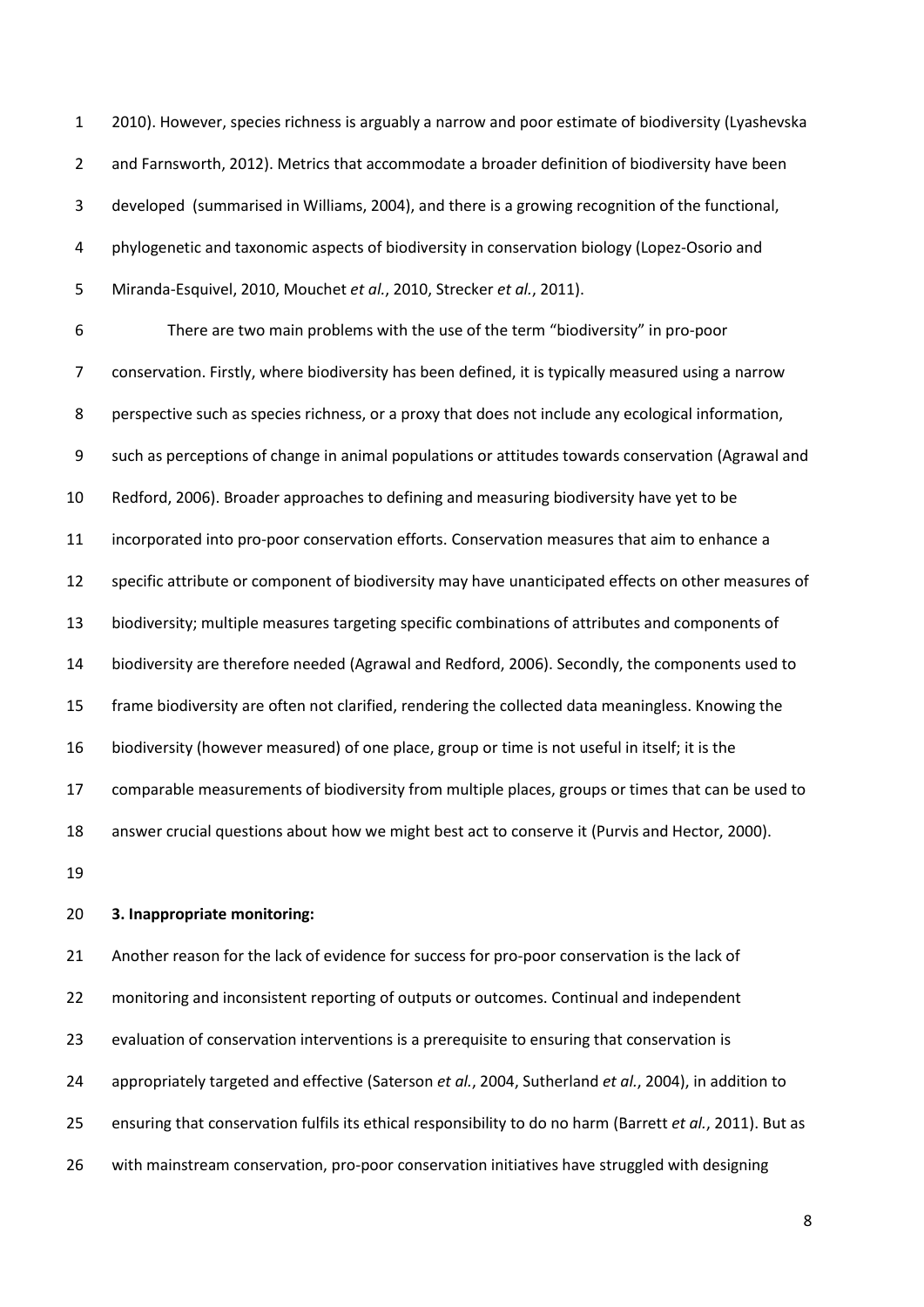appropriate methods for monitoring and evaluating project progress and outcomes [\(Blom](#page-16-8) *et al.*,

[2010\)](#page-16-8). This lack of evaluation has restricted opportunities to learn and improve pro-poor

conservation through adaptive management [\(Saterson](#page-22-8) *et al.*, 2004).

 Successful pro-poor conservation strategies occur across a variety of dimensions, including attitudinal, behavioural, economic and ecological [\(Wamukota](#page-23-6) *et al.*, 2012). Data that cover only one or two of these dimensions have limited analytical value and can overlook trade-offs between outcomes (Daw *et al.*[, 2011,](#page-18-4) [Brooks](#page-17-7) *et al.*, 2012). For example, an extractive reserve may be considered a success by an economist based on increased income for local inhabitants, but a failure by an ecologist and an anthropologist based on critical population decline within the ecosystem and an absence of changed community values regarding conservation [\(Waylen](#page-23-7) *et al.*, 2010, [Brooks](#page-17-7) *et al.*, [2012\)](#page-17-7). Consequently, in order to effectively determine success of a pro-poor conservation strategy, measures are needed across the distinct dimensions, as defined by the expected outcomes [\(Wamukota](#page-23-6) *et al.*, 2012). Furthermore, monitoring data for pro-poor conservation initiatives is rarely disaggregated for the poorest (or by ethnicity, gender, religion etc.), yet this would facilitate explicit assessment of how equity influences the ability to achieve project outcomes and produce a more nuanced picture of the intervention impacts on different groups [\(Halpern](#page-18-5) *et al.*, 2013). Inappropriate monitoring can be attributed to four key problems: ambiguous definitions, donor pressures, lack of understanding between traditional scientific disciplines and lack of adequate reporting. **3.1 Ambiguous definitions:** the use of ambiguous definitions cascades to vague objectives and difficulty in developing targets and indicators to gauge performance. Objectives of conservation 21 projects are often not clearly stated or linked directly to individual actions that might be monitored later [\(Bottrill](#page-17-8) *et al.*, 2011). For example, community-level development activities, such as alternative 23 livelihoods, are often emphasised as an indirect step toward effective long-term biodiversity conservation, but when the link between the activities and the aim are vague, projects tend to focus on ticking off activities, as opposed to monitoring the impacts of these activities [\(Sayer and Wells,](#page-23-8)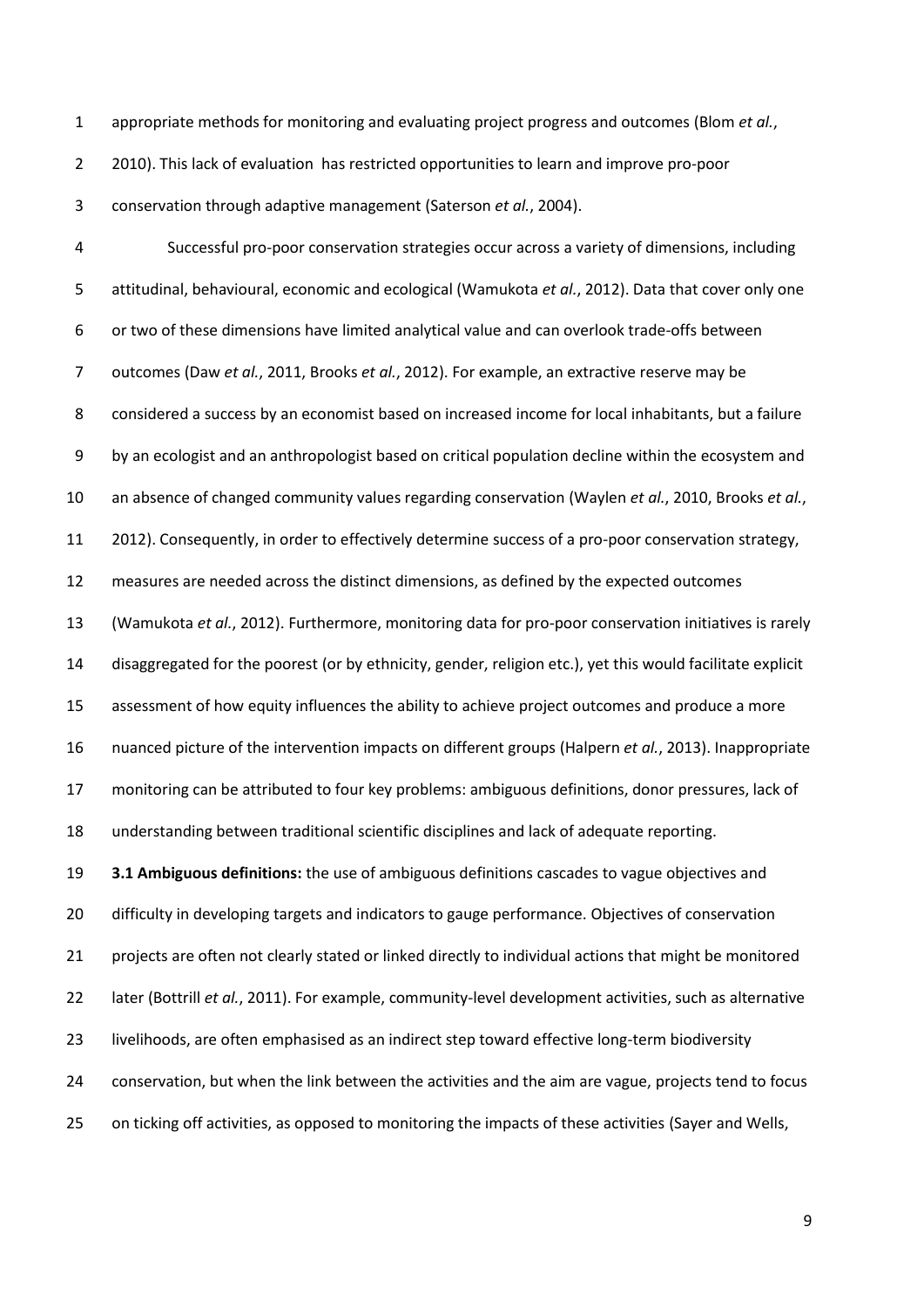[2004\)](#page-23-8). What, where and how to monitor, follows logically from clear and unambiguous objectives and questions [\(Lindenmayer](#page-20-5) *et al.*, 2012).

 **3.2 Donor pressures:** effective monitoring is compromised through the influence of donors' demands and priorities [\(Bottrill](#page-17-8) *et al.*, 2011) in three main ways. Firstly, there is a mismatch in the short time frame of funding and the long time frame needed to evaluate socioeconomic and ecosystem impacts, which often take longer than the funding period to undergo detectable change [\(Barrett](#page-16-3) *et al.*, 2011, Pullin *et al.*[, 2013\)](#page-21-1). Secondly, projects are influenced by donor priorities and emphasize particular kinds of objectives over others, with the objectives that are less attractive to funders left unstated or poorly articulated (Pullin *et al.*[, 2013\)](#page-21-1). Pro-poor conservation projects have multiple objectives, and as a result the total monitoring can be a major drain on finite resources, with managers often reluctant to divert scarce resources from action to monitoring [\(Gardner, 2012\)](#page-18-6). In addition, the inarticulation of all objectives in the funding proposal means there are often inadequate funds available for monitoring the full range of outcomes (Kapos *et al.*[, 2008\)](#page-19-4). Thirdly, neither donors (nor conservation organisations) have created a culture in which monitoring of outcomes is seen as desirable in its own right [\(Kapos](#page-19-4) *et al.*, 2008). Both individual and institutional concerns about exposing shortcomings have served as a strong disincentive for critical evaluation. In 17 some cases there is also an insidious disincentive for claiming or demonstrating success in that perceived improvements may reduce the case for public, political and/or financial support [\(Pullin](#page-21-1) *et al.*[, 2013\)](#page-21-1). However, Kapos *et al*. (2008) suggest that the capacity for rigorous analysis and synthesis should provide a strong incentive for evaluation to donors and practitioners alike. **3.3. Limited understanding between traditional scientific disciplines:** monitoring is further 22 compromised through a lack of understanding of social science research by natural scientists who often lead pro-poor conservation efforts [\(Lélé and Norgaard, 2005\)](#page-19-7). The collection of social data, such as people's behaviours or perceptions of change has followed natural scientists' affinity for

- quantitative data and large sample sizes that allow statistical analyses and broad generalisations
- (Drury *et al.*[, 2011\)](#page-18-7). But poor understanding of the aims and scope of qualitative methods can lead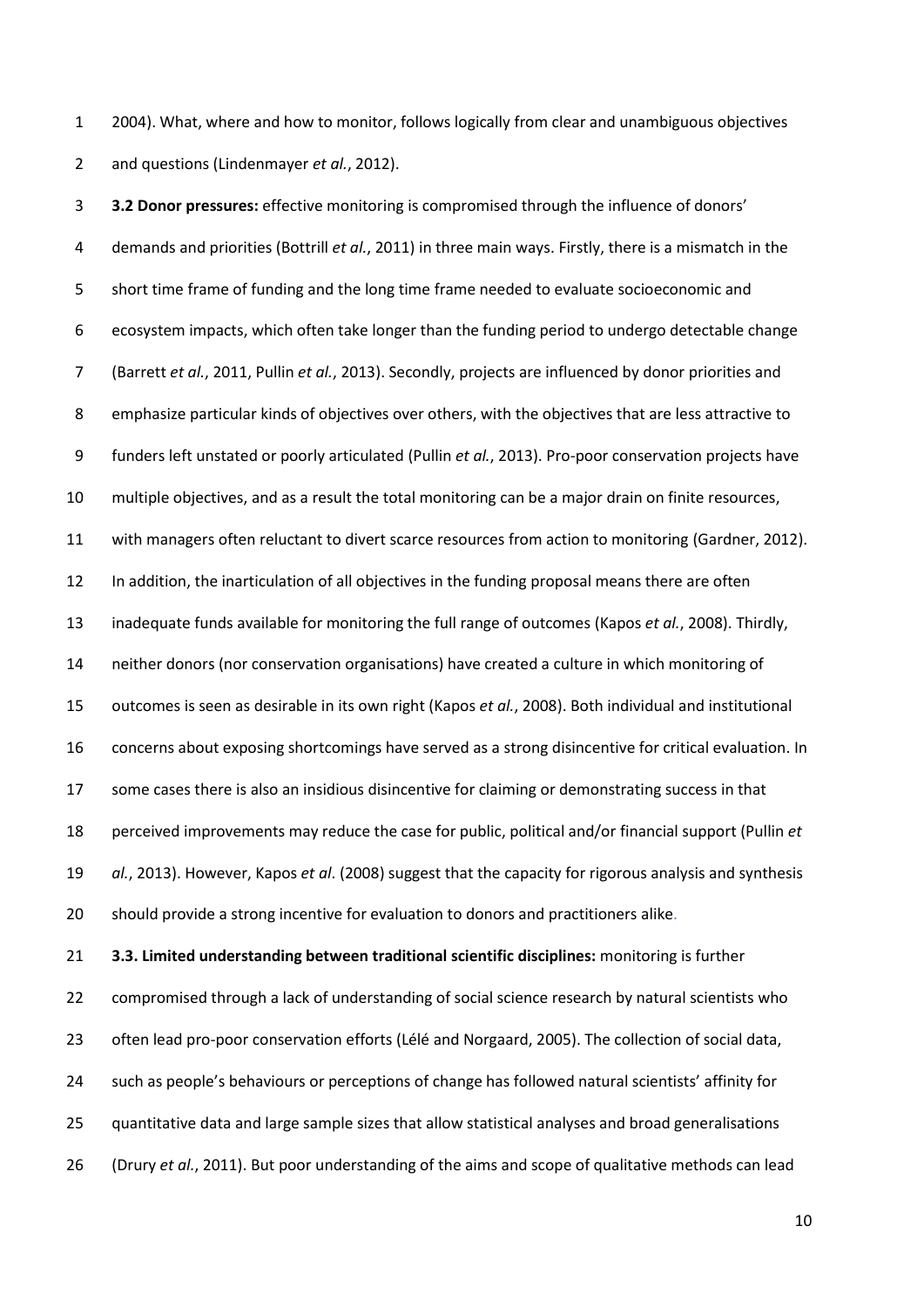to the false assumption that social data can be collected in a straightforward manner and interpreted at face value, leading to misinterpretation of the results [\(Adams, 2007,](#page-16-9) [Homewood,](#page-18-8)  [2013\)](#page-18-8). Natural science research approaches cannot simply be extended to the social science domain, as paradoxically an emphasis on quantification of social data may compromise data quality and validity [\(Adams, 2007,](#page-16-9) Drury *et al.*[, 2011\)](#page-18-7).

 Ineffective application of social science research methods has also limited monitoring value due to a lack of meaningful participation. Given the range of different dimensions that need to be considered and in order to ensure data quality, the dimensions on which monitoring should focus should be defined by local people's priorities and local interest in contributing to and making use of the results [\(Homewood, 2013\)](#page-18-8). Participation included in pro-poor conservation is rarely meaningful and in extreme cases can verge on coercive [\(Naughton-Treves, 2012\)](#page-21-7). Therefore what sets out to be a people-centred approach, in reality may only 'involve' local communities as recipients of concessions and development assistance (Lele *et al.*[, 2010\)](#page-20-6). This ineffective application of social science research methods is ultimately detrimental to what pro-poor conservation sets out to achieve [\(McShane and Wells, 2004\)](#page-20-7). Successful initiatives require community objectives to be taken seriously and empowerment of all community members [\(Murphree, 2009\)](#page-21-3). Better application of social-science principles would help achieve this through developing an understanding of local aspirations, refraining from manipulating communities and thinking about trade-offs [\(Berkes, 2013\)](#page-16-6). **3.4 Lack of reporting:** many project implementers still do not report outputs or outcomes consistently, and consequently there have been few quantitative comparative evaluations [\(Waylen](#page-23-7) *et al.*[, 2010,](#page-23-7) [Brooks](#page-17-7) *et al.*, 2012). There is also a potential publication and reporting bias, with unsuccessful cases or metrics less likely to be published [\(Wamukota](#page-23-6) *et al.*, 2012). This makes true comparative studies and analyses difficult, and strongly limits any attempt to describe relationships between poverty reduction and biodiversity conservation.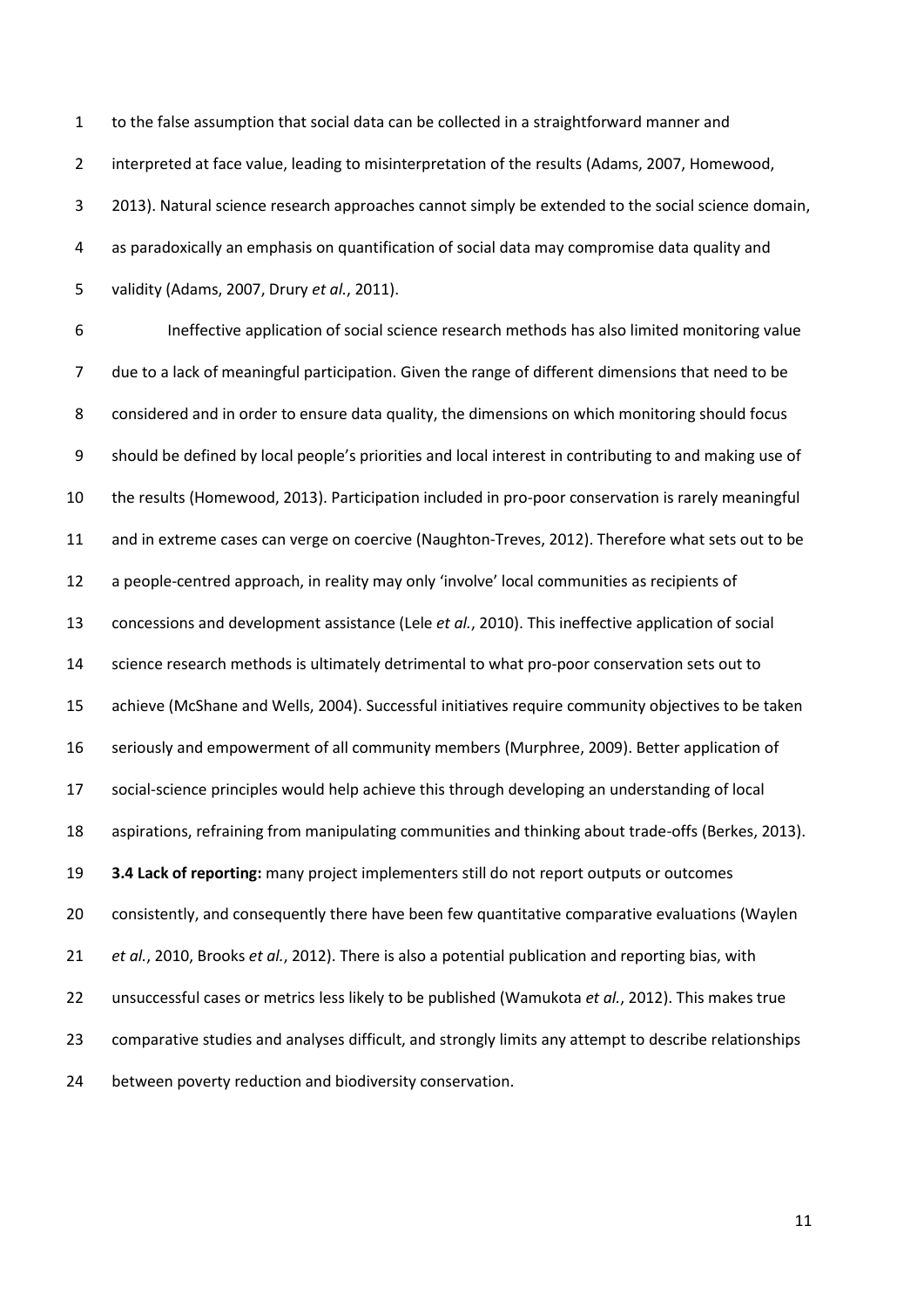## **4. Focussing on the details: seeing the trees in the wood**

 Success in pro-poor conservation actions cannot be expected while these fundamental flaws persist, 4 and we believe addressing these flaws must now become a priority. We propose five key recommendations to facilitate the collection of an evidence base that will enable the success of pro-poor conservation strategies to be determined (summarised in Table 3):

 **1. Unequivocal definitions of key terms.** Poverty and biodiversity need a multi-dimensional approach to their definition and measurement, and therefore success also needs to be measured across a variety of dimensions. This will lead to more nuanced questions, such as which groups of the differentiated poor depend on which elements of biodiversity [\(Roe, 2010,](#page-22-1) Daw *et al.*[, 2011\)](#page-18-4). Poverty, biodiversity and success are context-specific and the dimensions that have been used to classify them need to be clearly stated, alongside additional contextual conditions that can influence success, such as number of communities, size of population, level of dependence on biodiversity and local governance [\(Waylen](#page-24-2) *et al.*, 2009[, Wamukota](#page-23-6) *et al.*, 2012). Baseline data also forms part of the context and should be collected at the start of the project to provide a benchmark for comparison with data collected through monitoring of subsequent activities [\(Bottrill](#page-17-8) *et al.*, 2011). Further work is required on developing and using standard multidimensional measures of biodiversity as the norm, rather than the exception. Species richness has been shown to be a poor surrogate for biodiversity and consequently an urgent goal is to catalogue species with their significant functional traits in accessible databases to enable field-collected species lists to serve as a key to estimating biodiversity 21 in its fuller meaning [\(Lyashevska and Farnsworth, 2012\)](#page-20-3). **2. Rigorous monitoring that is efficient and appropriate for purpose.** This follows naturally from a thorough understanding of all the dimensions that need to be measured for poverty and

biodiversity. A monitoring programme must be designed to be sensitive enough to detect

incremental changes and capture the full range of potential outcomes across different dimensions

[\(attitudes, behaviour, ecological and economic; see Margoluis](#page-20-8) *et al.*, 2009). Appropriate monitoring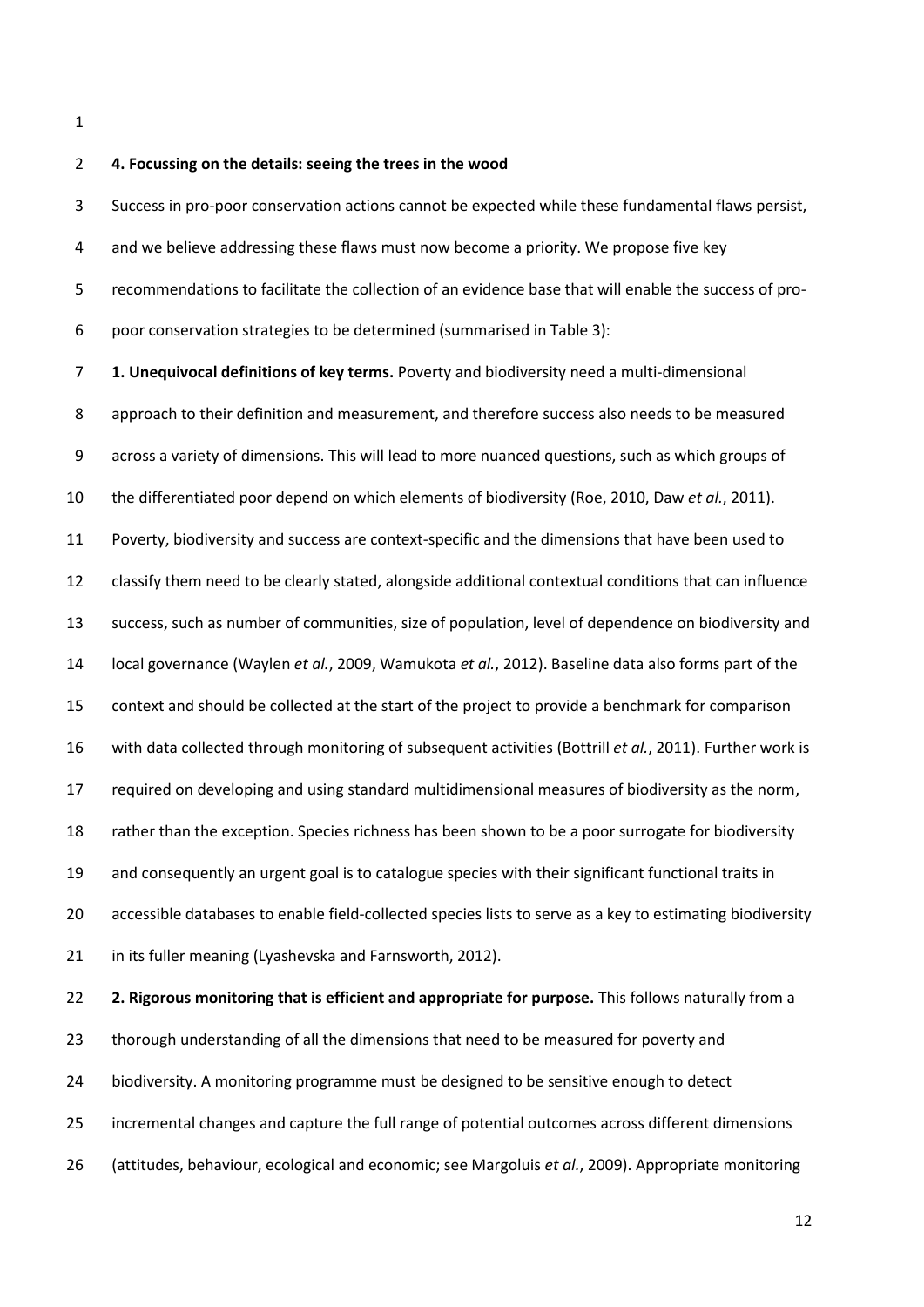data will reveal opportunities to learn and develop more responsible management practices [\(Gardner, 2012\)](#page-18-6). Appropriate monitoring also requires local inputs; equitable participation of all stakeholders is considered central to the adaptive management processes and ultimately leads to better results and sustainability [\(Jacobson](#page-19-8) *et al.*, 2009).

 Monitoring data should be both qualitative and quantitative, and collected on different levels and scales (e.g. individual, household, and community), as multilevel analyses are critical to understanding the dynamics at the different scales that can affect project outcomes [\(Brooks](#page-17-7) *et al.*, [2012\)](#page-17-7). Pro-poor conservation efforts should collect data in as disaggregated form as possible to facilitate analyses of inequalities and ensure the poorest and most vulnerable are not being left behind. Aggregated data can mask inequalities [\(UN Task Force, 2012\)](#page-23-9) whereas differentiated analyses [\(e.g. by gender, ethnicity, livelihoods and socioeconomic status, see Daw](#page-18-4) *et al.*, 2011) can facilitate achieving conservation outcomes [\(Halpern](#page-18-5) *et al.*, 2013) by elucidating the conditions where significant trade-offs are likely to occur [\(e.g. between the well-being of different people, either](#page-18-4)  [between or within communities, or between different outcomes, such as income and food security;](#page-18-4)  Daw *et al.*[, 2011\)](#page-18-4).

 Since project outcomes may not be achieved over the small timescale of the project, indices based on outputs will always be needed [\(Jones, 2012\)](#page-19-9). Assessing the degree to which intermediate outcomes have been achieved can support adaptive management and provide insights on likely long-term effectiveness of interventions (Kapos *et al.*[, 2008,](#page-19-4) Pullin *et al.*[, 2013\)](#page-21-1). For this to be effective, how the delivery of outputs is linked to outcomes needs careful consideration [\(see](#page-17-9)  [planning protocol in: Conservation Measures Partnership, 2013\)](#page-17-9). Jones (2012) suggests that for 22 output measures to be more valuable for assessing project success, the linkages between outputs 23 and outcomes, both in project proposals and reports, alongside the evidence upon which the assumption is based, should be explicitly stated [\(Jones, 2012\)](#page-19-9).

 **3. Long-term approach for sustainability.** Pro-poor conservation efforts need to be based on long-term commitment, reflecting the time needed to make the project work (Blom *et al.*[, 2010\)](#page-16-8). This will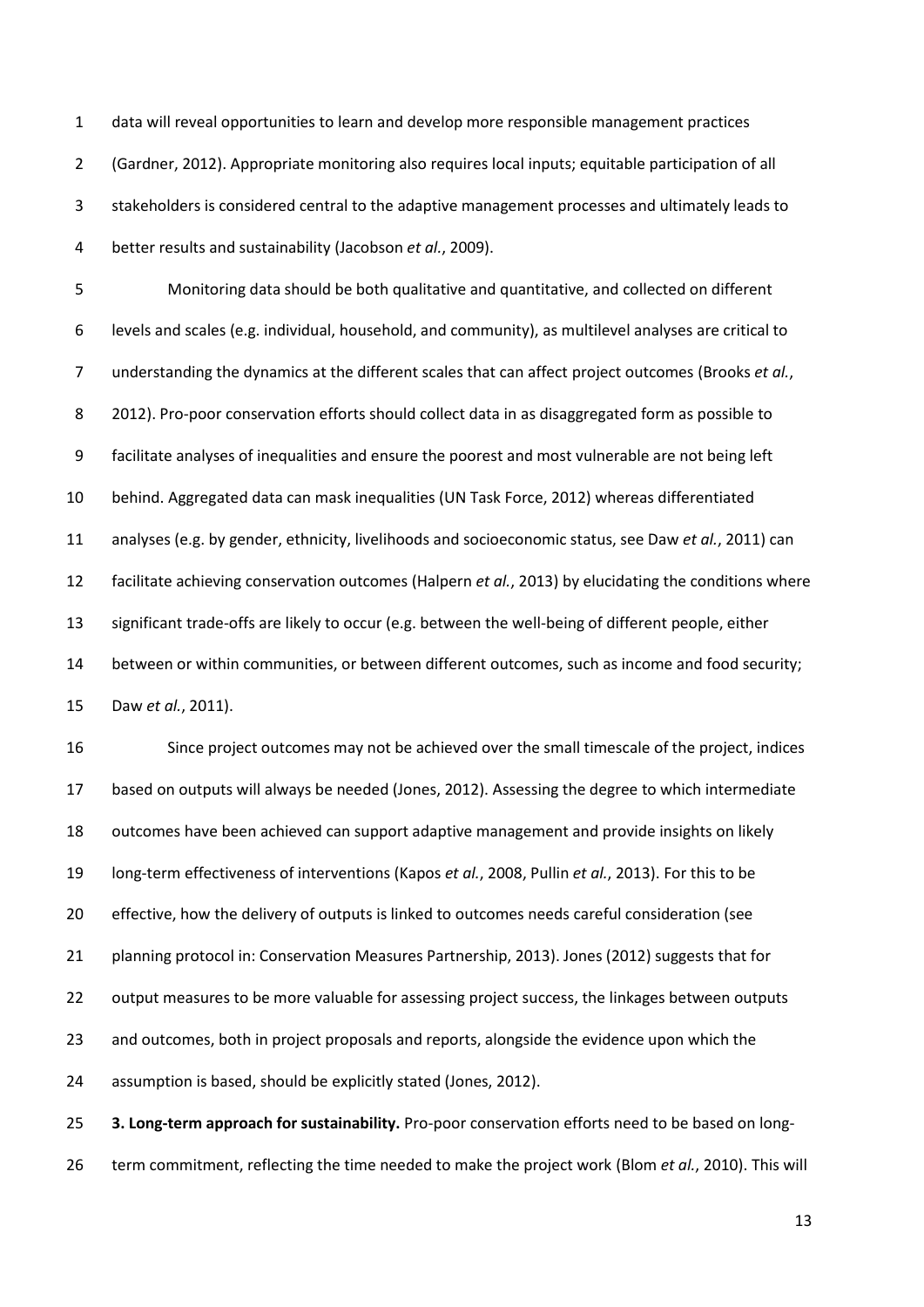require a level of institutional change among organizations and agencies responsible for funding pro- poor conservation, through 1) providing more long-term and flexible funding; 2) incentivizing and promoting a culture of adaptive management and prospective ventures in trial and error [\(Bottrill](#page-17-8) *et al.*[, 2011\)](#page-17-8), and; 3) being open to funding 'less attractive' projects that address the needs and threats to the poor and which are not built from pre-determined external viewpoints [\(Kaimowitz and Sheil,](#page-19-2)  [2007\)](#page-19-2).

 Poverty reduction can occur through improved governance and strengthening of local institutions and therefore for long-term sustainability, pro-poor conservation needs to emphasize community engagement, institution building and the devolution of authority and responsibility to local people [\(Belcher, 2013\)](#page-16-0). Possibilities and mechanisms for exit (or sustainability) strategy may only become clear after a number of years of successful implementation, although it should be considered in the planning stage, with possible revisions based on achievements during the programme [\(Young, 2008\)](#page-24-3).

 **4. Greater awareness and correct application of social-science research methods.** This could be achieved through collaborations across the social and natural sciences. This would improve pro-poor conservation through: 1) the adoption of meaningful participation [\(for further details see Burns](#page-17-10) *et al.*[, 2004\)](#page-17-10)); 2) the facilitation of qualitative approaches that complement quantitative methods through acknowledging the limitations of different research methods in a social and cultural context (Drury *et al.*[, 2011\)](#page-18-7), and; 3) improved understanding of local level processes and outcomes, particularly with regard to the complex formal and informal governance of common-pool resources. Use of common-pool resources is structured through institutions (["the sets of formal and informal](#page-16-10)  [rules and norms that shape interactions of humans](#page-16-10) with others and nature"; Agrawal and Gibson, [1999\)](#page-16-10); an analysis of these institutions could offer insights for developing appropriate pro-poor conservation activities, and could be achieved through the Institutional Analysis and Development framework (see [Imperial and Yandle, 2005,](#page-19-10) [Ostrom, 2007,](#page-21-8) [Ostrom, 2009\)](#page-21-9). This would lead to the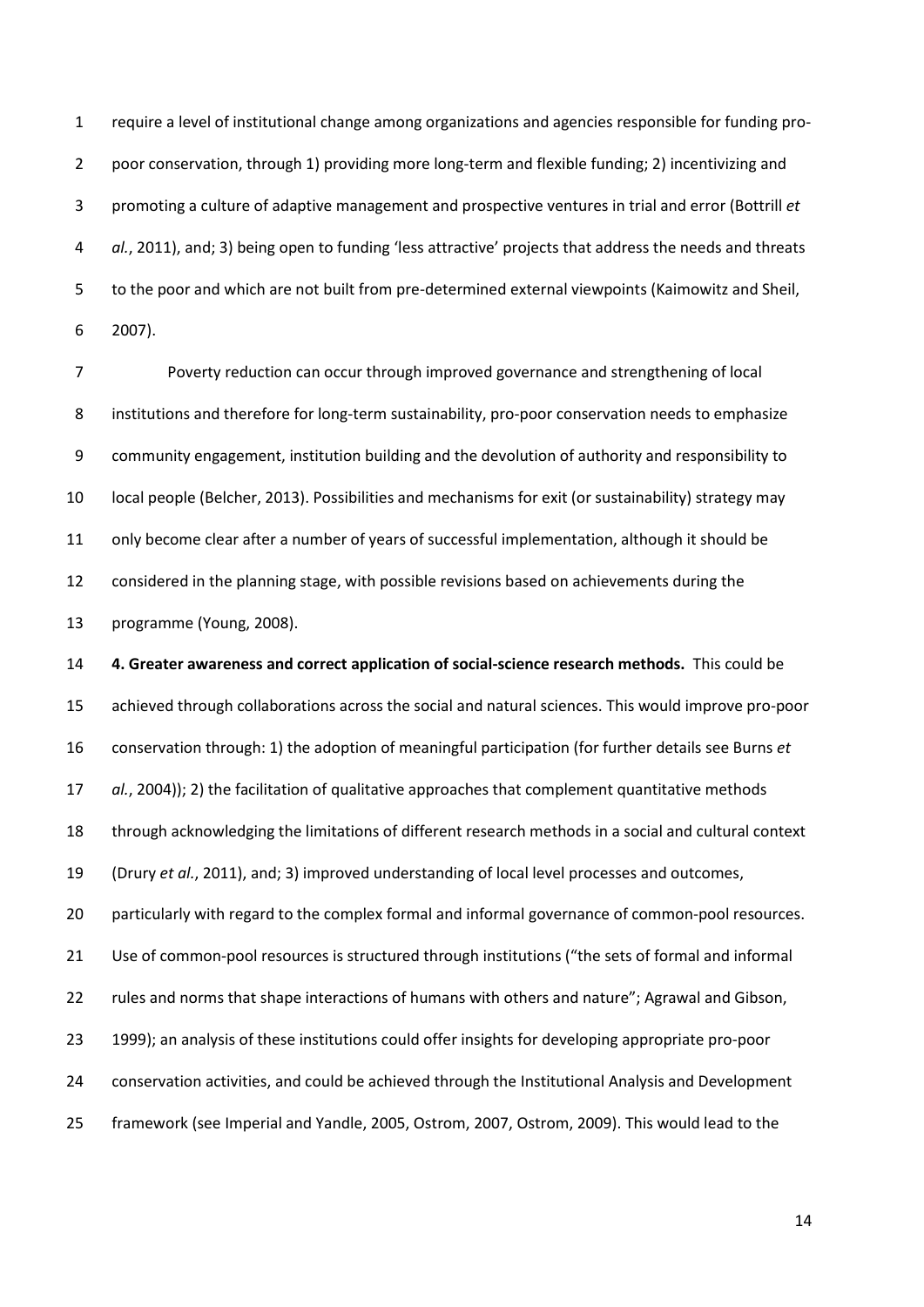recognition of factors that can influence pro-poor conservation outcomes at the local level, including power relations and inherent biases of different actors in the research process (Drury *et al.*[, 2011\)](#page-18-7).

 Likewise, greater collaboration across the social and natural sciences would benefit poverty reduction development initiatives, which often result in biodiversity loss (e.g. oil palm versus old growth forests, dams and downstream impacts) and are generally based on unsustainable patterns of consumption and resource use [\(see Adams, 2013\)](#page-16-1). Greater collaboration between disciplines would facilitate appropriate evaluation of biological and social outcomes, through mitigation of different languages and concepts between natural and social sciences [\(Ostrom, 2009\)](#page-21-9).

 **5. Systematic reporting of outcomes (whether successful or not).** This will facilitate identification of effective interventions and the conditions under which they work more consistently, aiding replication and scaling-up of these successes in intelligent and evidence-based ways [\(Rands](#page-21-10) *et al.*, [2010\)](#page-21-10). Inevitably, there will be trade-offs in pro-poor conservation, but an open and integrative approach to acknowledging the trade-offs incurred by various choices and actions will provide insight and opportunity for genuine reflection, honest communication, and responsible action [\(Hirsch](#page-18-9) *et al.*, 2011). Meaningful participation and multidimensional measurement of outcomes will help assess potential trade-offs, which should be assessed amongst all outcomes, and could lead to more resilient and sustainable conservation outcomes [\(McShane](#page-20-0) *et al.*, 2011). To ensure the poor are benefitting from overall progress, data for the poorest groups should be measured and reported separately [\(Melamed, 2012\)](#page-20-2). While scientific publications and making data freely available are important for the wider scientific community, regular feedback of findings to stakeholders is also essential; it reaffirms that their involvement is being acted on in a transparent manner and also fosters social learning [\(Williams, 2011\)](#page-24-4).

### **5. Conclusion**

In this review, we have bought together literature from across the natural, social and

- interdisciplinary domains to assess why there is a lack of evidence for success in pro-poor
- conservation. This paper demonstrates that success is being compromised in pro-poor conservation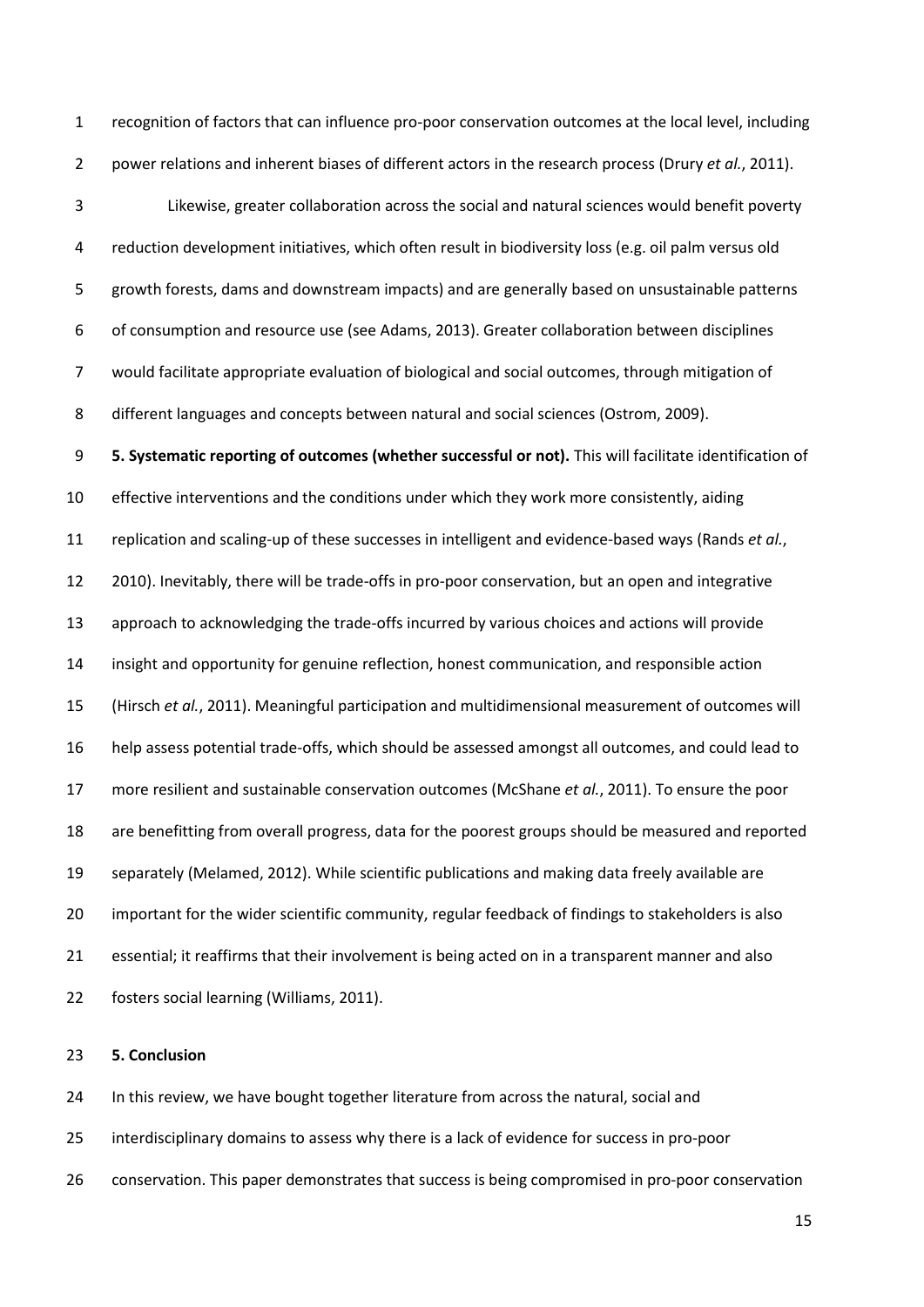through a lack of attention to fundamental details in defining key terms and inappropriate monitoring. We propose recommendations that will improve pro-poor conservation through building upon clear definitions and engaging in meaningful participation with rigorous monitoring and reporting of outcomes. Much has been learnt about the failure of ICDPs, but mistakes continue to be repeated, and we are certainly not the first to call for rigorous, systematic monitoring in conservation (e.g. Blom *et al.*[, 2010,](#page-16-8) [Bottrill](#page-17-8) *et al.*, 2011, [Jones, 2012\)](#page-19-9). This highlights a disconnect between research and practice that urgently needs to be resolved leading to a culture of effective, rather than simply well-intentioned, conservation practice (Pullin *et al.*[, 2013\)](#page-21-1).

 Given that the challenges facing biodiversity and inequality worldwide show no signs of diminishing; the rational for addressing biodiversity conservation and poverty reduction together is ever more important. In order to increase funding for conservation activities and to encourage donor confidence in conservation investments; there needs to be considerably more attention devoted to developing and applying robust and cost-effective approaches for evaluating success [\(Jones, 2012\)](#page-19-9). Conservation is currently marginal to the Millennium Development Goals, but building an empirical evidence base for pro-poor conservation could help influence the development of the post-2015 development goals and help development and conservation become more mutually supportive at both international and national levels.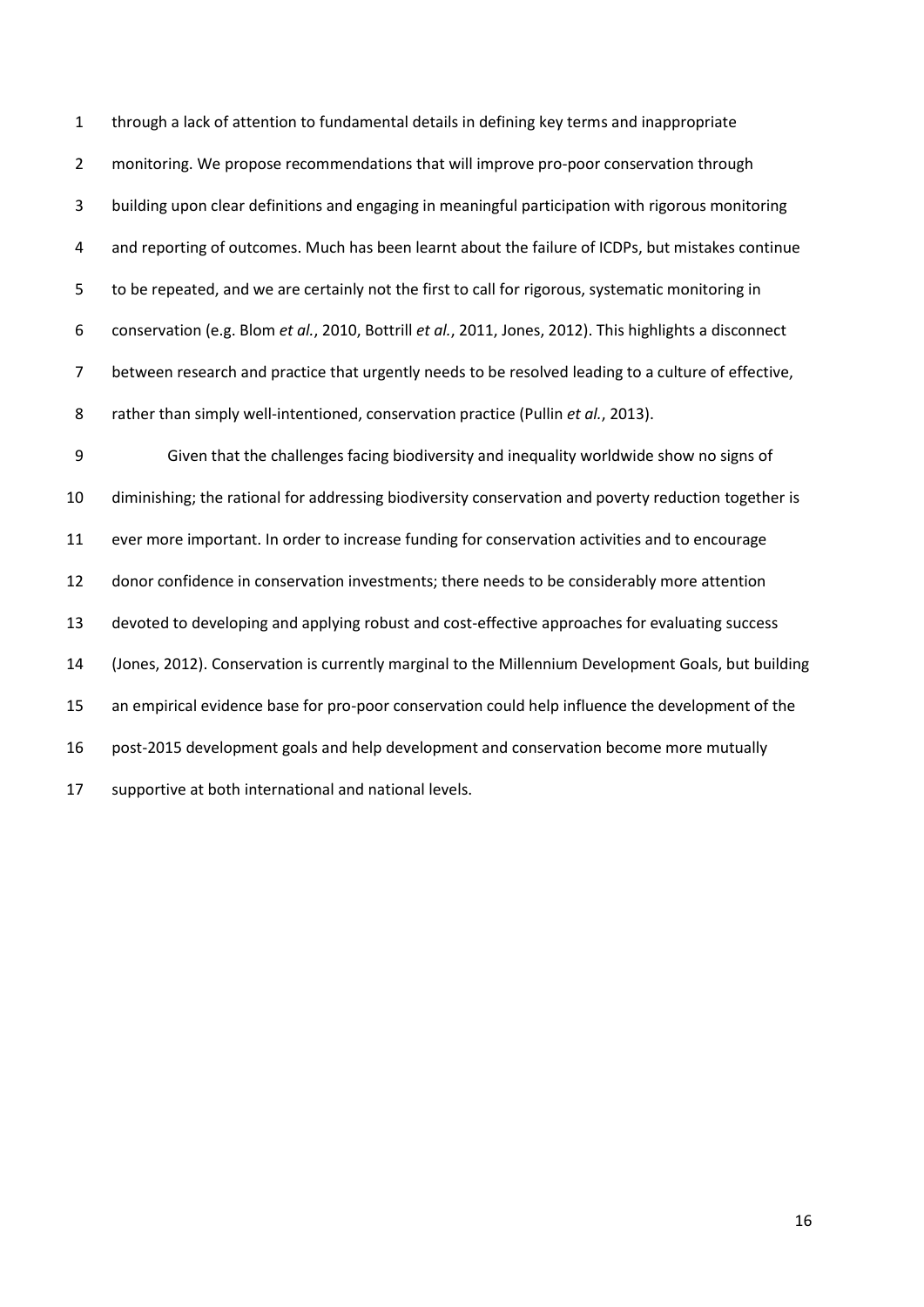<span id="page-16-10"></span><span id="page-16-9"></span><span id="page-16-8"></span><span id="page-16-7"></span><span id="page-16-6"></span><span id="page-16-5"></span><span id="page-16-4"></span><span id="page-16-3"></span><span id="page-16-2"></span><span id="page-16-1"></span><span id="page-16-0"></span>

| $\mathbf{1}$   | Adams, W.M. 2007. Thinking like a human: science and the two cultures problem. Oryx, 43, 275-276.         |
|----------------|-----------------------------------------------------------------------------------------------------------|
| $\overline{2}$ | Adams, W.M. 2013. Conservation in the Anthropocene: Biodiversity, Poverty and Sustainability. In:         |
| 3              | Roe, D., Elliott, J., Sandbrook, C. & Walpole, M. (eds.) Biodiversity Conservation and Poverty            |
| 4              | Alleviation: Exploring the Evidence for a Link. UK: Wiley-Blackwell.                                      |
| 5              | Adams, W.M., Aveling, R., Brockington, D., Dickson, B., Elliott, J., Hutton, J., Roe, D., Vira, B. &      |
| 6              | Wolmer, W. 2004. Biodiversity conservation and the eradication of poverty. Science, 306,                  |
| $\overline{7}$ | 1146-1149.                                                                                                |
| 8              | Addison, T., Hulme, D. & Kanbur, R. 2009. Poverty Dynamics: Interdisciplinary Perspectives, Oxford,       |
| 9              | <b>Oxford University Press.</b>                                                                           |
| 10             | Agrawal, A. & Gibson, C.C. 1999. Enchantment and disenchantment: the role of community in                 |
| 11             | natural resource conservation. World Development, 27, 629-649.                                            |
| 12             | Agrawal, A. & Redford, K. 2006. Poverty, development, and biodiversity conservation: Shooting in          |
| 13             | the dark? Working paper no. 26. Wildlife Conservation Society.                                            |
| 14             | Alkire, S. & Foster, J. 2011. Understandings and misunderstandings of multidimensional poverty            |
| 15             | measurement. Journal of Economic Inequality, 9, 289-314.                                                  |
| 16             | Barrett, C.B., Travis, A.J. & Dasgupta, P. 2011. On biodiversity conservation and poverty traps.          |
| 17             | Proceedings of the National Academy of Sciences, 108, 13907-13912.                                        |
| 18             | Belcher, B. 2013. Forests, Poverty and Conservation: An Overview of the Issues. In: Roe, D., Elliott, J., |
| 19             | Sandbrook, C. & Walpole, M. (eds.) Biodiversity Conservation and Poverty Alleviation:                     |
| 20             | Exploring the Evidence for a Link. UK: Wiley-Blackwell                                                    |
| 21             | Berkes, F. 2013. Poverty Reduction Isn't Just about Money: Community Perceptions of Conservation          |
| 22             | Benefits. In: Roe, D., Elliott, J., Sandbrook, C. & Walpole, M. (eds.) Biodiversity Conservation          |
| 23             | and Poverty Alleviation: Exploring the Evidence for a Link. UK: Wiley-Blackwell.                          |
| 24             | Blom, B., Sunderland, T. & Murdiyarso, D. 2010. Getting REDD to work locally: lessons learned from        |
| 25             | integrated conservation and development projects. Environmental Science & Policy, 13, 164-                |
| 26             | 172.                                                                                                      |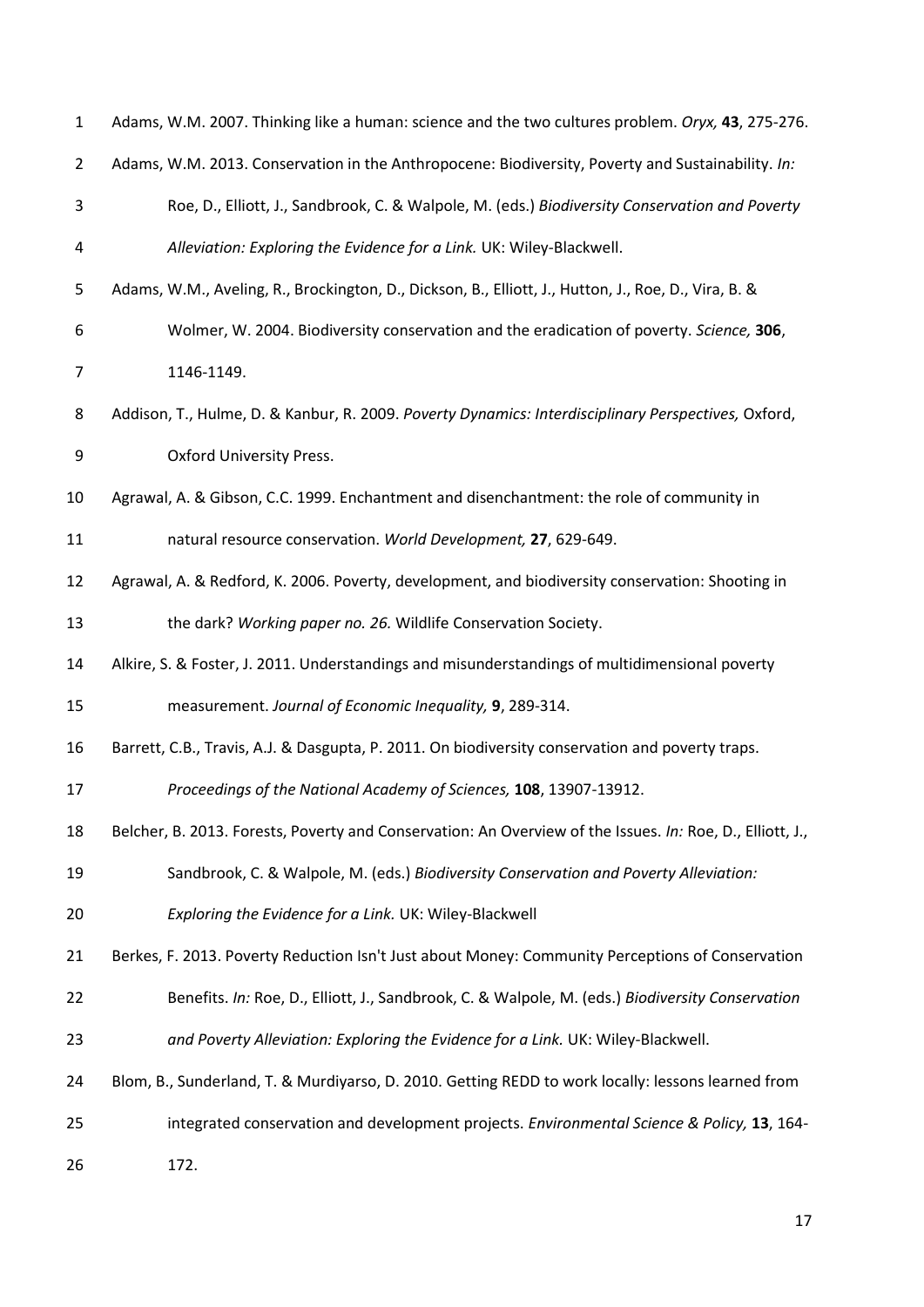<span id="page-17-10"></span><span id="page-17-9"></span><span id="page-17-8"></span><span id="page-17-7"></span><span id="page-17-6"></span><span id="page-17-5"></span><span id="page-17-4"></span><span id="page-17-3"></span><span id="page-17-2"></span><span id="page-17-1"></span><span id="page-17-0"></span>

| $\mathbf{1}$   | Blomley, T., Namara, A., McNeilage, A., Franks, P., Rainer, H., Donaldson, A., Malpas, R., Olupot, W., |
|----------------|--------------------------------------------------------------------------------------------------------|
| $\overline{2}$ | Baker, J. & Sandbrook, C. 2010. Development and Gorillas? Assessing Fifteen Years of                   |
| 3              | Integrated Conservation and Development in South-Western Uganda, IIED.                                 |
| 4              | Bottrill, M.C., Hockings, M. & Possingham, H.P. 2011. In pursuit of knowledge: addressing barriers to  |
| 5              | effective conservation evaluation. Ecology and Society, 16, 14.                                        |
| 6              | Bradshaw, C.J.A. & Brook, B.W. 2010. The conservation biologist's toolbox-principles for the design    |
| 7              | and analysis of conservation studies. In: Sodhi, N.S. & Ehrlich, P.R. (eds.) Conservation              |
| 8              | Biology for All. Oxford University Press.                                                              |
| 9              | Brandolini, A., Magri, S. & Smeeding, T.M. 2010. Asset-based measurement of poverty. Journal of        |
| 10             | Policy Analysis and Management, 29, 267-284.                                                           |
| 11             | Brooks, J.S., Waylen, K.A. & Mulder, M.B. 2012. How national context, project design, and local        |
| 12             | community characteristics influence success in community-based conservation projects.                  |
| 13             | Proceedings of the National Academy of Sciences, 109, 21265-21270.                                     |
| 14             | Burns, D., Heywood, F., Taylor, M., Wilde, P. & Wilson, M. 2004. Making community participation        |
| 15             | meaningful. A handbook for development and assessment. Bristol.                                        |
| 16             | Caizhen, L. 2010. Who is poor in China? A comparison of alternative approaches to poverty              |
| 17             | assessment in Rural Yunnan. The Journal of Peasant Studies, 37, 407-428.                               |
| 18             | Cardinale, B.J., Duffy, J.E., Gonzalez, A., Hooper, D.U., Perrings, C., Venail, P., Narwani, A., Mace, |
| 19             | G.M., Tilman, D. & Wardle, D.A. 2012. Biodiversity loss and its impact on humanity. Nature,            |
| 20             | 486, 59-67.                                                                                            |
| 21             | CBD 1992. Convention on Biological Diversity.                                                          |
| 22             | Chambers, R. 1995. Poverty and livelihoods: whose reality counts? Environment and Urbanization, 7,     |
| 23             | 173-204.                                                                                               |
| 24             | Conservation Measures Partnership 2013. Open Standards for the Practice of Conservation.               |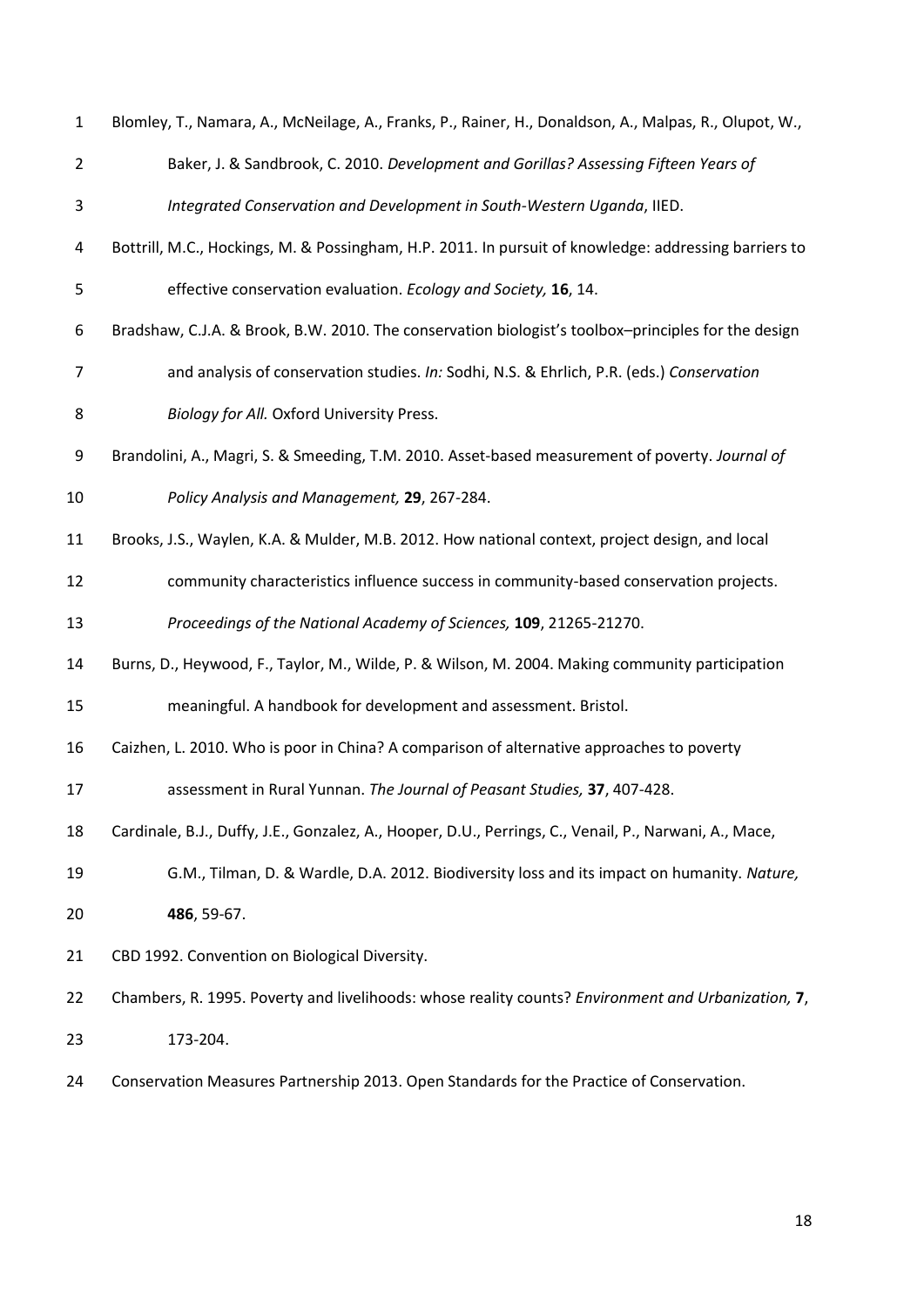<span id="page-18-9"></span><span id="page-18-8"></span><span id="page-18-7"></span><span id="page-18-6"></span><span id="page-18-5"></span><span id="page-18-4"></span><span id="page-18-3"></span><span id="page-18-2"></span><span id="page-18-1"></span><span id="page-18-0"></span>

| $\mathbf{1}$   | Daw, T., Brown, K., Rosendo, S. & Pomeroy, R. 2011. Applying the ecosystem services concept to       |
|----------------|------------------------------------------------------------------------------------------------------|
| $\overline{2}$ | poverty alleviation: the need to disaggregate human well-being. Environ Conserv, 38, 370-            |
| 3              | 379.                                                                                                 |
| 4              | Dhillon, S.S. & Kaur, P. 2010. Measuring Human Poverty in India: An Inter State Analysis. OIDA       |
| 5              | International Journal of Sustainable Development, 2, 29-40.                                          |
| 6              | Drury, R., Homewood, K. & Randall, S. 2011. Less is more: the potential of qualitative approaches in |
| $\overline{7}$ | conservation research. Anim Conserv, 14, 18-24.                                                      |
| 8              | Evans, D.M., Barnard, P., Koh, L.P., Chapman, C.A., Altwegg, R., Garner, T.W.J., Gompper, M.E.,      |
| 9              | Gordon, I.J., Katzner, T.E. & Pettorelli, N. 2012. Funding nature conservation: who pays?            |
| 10             | Anim Conserv, 15, 215-216.                                                                           |
| 11             | Ferreira, F. & Lugo, M.A. 2012. Multidimensional poverty analysis: Looking for a middle ground.      |
| 12             | World Bank Policy Research Working Paper.                                                            |
| 13             | Gardner, T. 2012. Monitoring forest biodiversity: improving conservation through ecologically-       |
| 14             | responsible management, Routledge.                                                                   |
| 15             | Halpern, B.S., Klein, C.J., Brown, C.J., Beger, M., Grantham, H.S., Mangubhai, S., Ruckelshaus, M.,  |
| 16             | Tulloch, V.J., Watts, M. & White, C. 2013. Achieving the triple bottom line in the face of           |
| 17             | inherent trade-offs among social equity, economic return, and conservation. Proceedings of           |
| 18             | the National Academy of Sciences, 110, 6229-6234.                                                    |
| 19             | Hazlewood, P., Kulshrestha, G. & McNeill, C. 2004. Linking Biodiversity Conservation and Poverty     |
| 20             | Reduction to Achieve the Millennium Development Goals. The Millennium Development                    |
| 21             | Goals and Conservation: Managing Nature's Wealth for Society's Health, 143-166.                      |
| 22             | Hirsch, P.D., Adams, W.M., Brosius, J.P., Zia, A., Bariola, N. & Dammert, J.L. 2011. Acknowledging   |
| 23             | Conservation Trade-Offs and Embracing Complexity. Conserv Biol, 25, 259-264.                         |
| 24             | Homewood, K. 2013. Monitoring and evaluating the socio-economic impacts of conservation              |
| 25             | projects on local communities. In: Collen, B., Pettorelli, N., Baillie, J. & Durant, S. (eds.)       |
|                |                                                                                                      |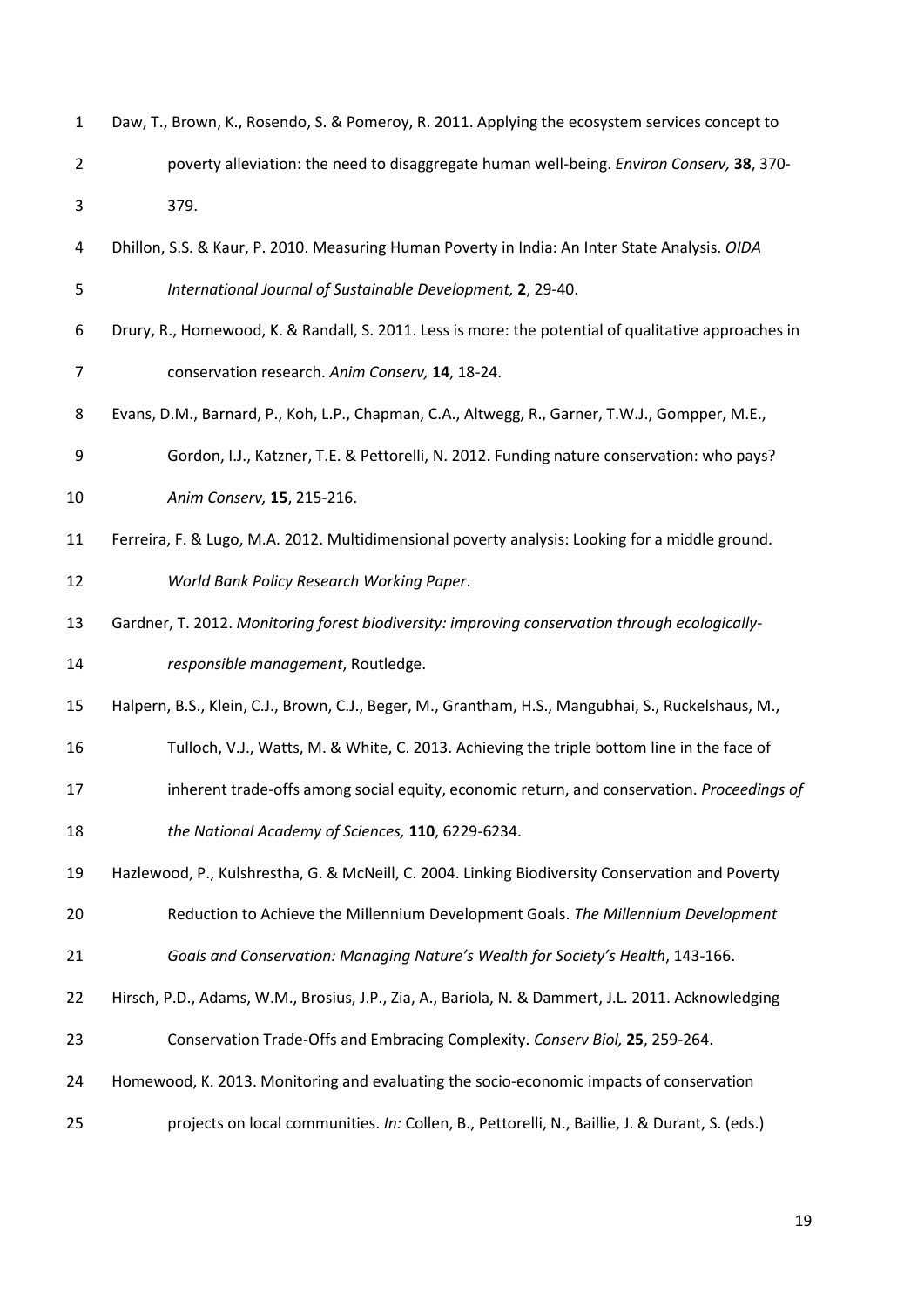*Biodiversity monitoring and conservation: bridging the gaps between global commitment* 

*and local action.* Cambridge: Wiley-Blackwell.

<span id="page-19-0"></span>IFAD 2010. Rural Poverty Report 2011. Rome, Italy: International Fund for Agricultural Development.

- <span id="page-19-10"></span>Imperial, M.T. & Yandle, T. 2005. Taking institutions seriously: using the IAD framework to analyze
- fisheries policy. *Society and Natural Resources,* **18**, 493-509.
- <span id="page-19-8"></span> Jacobson, C., Hughey, K., Allen, W., Rixecker, S. & Carter, R. 2009. Toward more reflexive use of adaptive management. *Society and Natural Resources,* **22**, 484-495.
- <span id="page-19-6"></span>Jones, H. 2009. Equity in development. Why it is important and how to achieve it. *Working Paper*
- *311.* London: Overseas Development Institute
- <span id="page-19-9"></span>Jones, J. 2012. Getting what you pay for: the challenge of measuring success in conservation. *Anim*

*Conserv,* **15**, 227-228.

- <span id="page-19-2"></span> Kaimowitz, D. & Sheil, D. 2007. Conserving what and for whom? Why conservation should help meet basic human needs in the tropics. *Biotropica,* **39**, 567-574.
- <span id="page-19-4"></span>Kapos, V., Balmford, A., Aveling, R., Bubb, P., Carey, P., Entwistle, A., Hopkins, J., Mulliken, T.,
- Safford, R. & Stattersfield, A. 2008. Calibrating conservation: new tools for measuring success. *Conservation Letters,* **1**, 155-164.
- <span id="page-19-1"></span>Leader-Williams, N., Adams, W.M. & Smith, R.J. 2011. *Trade-offs in Conservation: Deciding what to*
- *Save*, Wiley-Blackwell.
- <span id="page-19-5"></span> Leisher, C., Samberg, L.H., Van Buekering, P. & Sanjayan, M. 2013a. Focal Areas for Measuring the Human Well-Being Impacts of a Conservation Initiative. *Sustainability,* **5**, 997-1010.

- <span id="page-19-3"></span>Leisher, C., Sanjayan, M., Blockhus, J., Larsen, N. & Kontoleon, A. 2013b. Does conserving
- biodiversity work to reduce poverty? A state of knowledge review. *In:* Roe, D., Elliott, J.,
- Sandbrook, C. & Walpole, M. (eds.) *Biodiversity Conservation and Poverty Alleviation:*
- *Exploring the Evidence for a Link.* UK: Wiley-Blackwell.
- <span id="page-19-7"></span>Lélé, S. & Norgaard, R.B. 2005. Practicing interdisciplinarity. *Bioscience,* **55**, 967-975.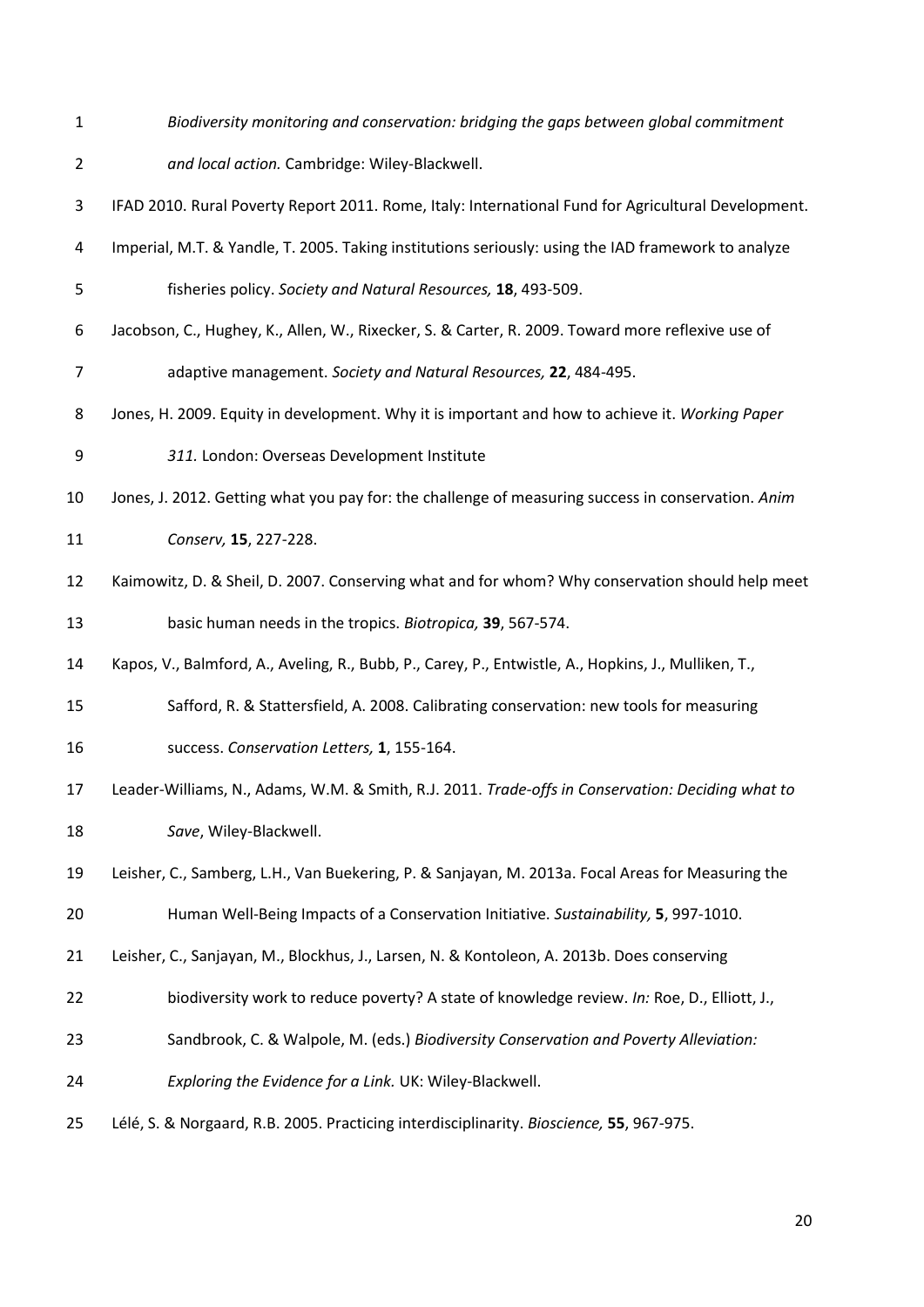<span id="page-20-8"></span><span id="page-20-7"></span><span id="page-20-6"></span><span id="page-20-5"></span><span id="page-20-4"></span><span id="page-20-3"></span><span id="page-20-2"></span><span id="page-20-1"></span><span id="page-20-0"></span>

| $\mathbf{1}$   | Lele, S., Wilshusen, P., Brockington, D., Seidler, R. & Bawa, K. 2010. Beyond exclusion: alternative  |
|----------------|-------------------------------------------------------------------------------------------------------|
| $\overline{2}$ | approaches to biodiversity conservation in the developing tropics. Current Opinion in                 |
| 3              | Environmental Sustainability, 2, 94-100.                                                              |
| 4              | Lindenmayer, D.B., Gibbons, P., Bourke, M., Burgman, M., Dickman, C.R., Ferrier, S., Fitzsimons, J.,  |
| 5              | Freudenberger, D., Garnett, S.T. & Groves, C. 2012. Improving biodiversity monitoring.                |
| 6              | Austral Ecol, 37, 285-294.                                                                            |
| 7              | Lopez-Osorio, F. & Miranda-Esquivel, D.R. 2010. A phylogenetic approach to conserving Amazonian       |
| 8              | biodiversity. Conserv Biol, 24, 1359-1366.                                                            |
| 9              | Lyashevska, O. & Farnsworth, K.D. 2012. How many dimensions of biodiversity do we need?               |
| 10             | Ecological Indicators, 18, 485-492.                                                                   |
| 11             | Margoluis, R., Stem, C., Salafsky, N. & Brown, M. 2009. Design alternatives for evaluating the impact |
| 12             | of conservation projects. In: Birnbaum, M. & Mickwitz, P. (eds.) Environmental program and            |
| 13             | policy evaluation: Addressing methodological challenges. New Directions for Evaluation.               |
| 14             | Wiley.                                                                                                |
| 15             | McShane, T.O., Hirsch, P.D., Trung, T.C., Songorwa, A.N., Kinzig, A., Monteferri, B., Mutekanga, D.,  |
| 16             | Thang, H.V., Dammert, J.L. & Pulgar-Vidal, M. 2011. Hard choices: Making trade-offs                   |
| 17             | between biodiversity conservation and human well-being. Biol Conserv, 144, 966-972.                   |
| 18             | McShane, T.O. & Wells, M.P. 2004. Integrated conservation and devlopment? In: McShane, T.O. &         |
| 19             | Wells, M.P. (eds.) Getting biodiversity projects to work: towards better conservation and             |
| 20             | development. New York, New York, USA.: Columbia University Press.                                     |
| 21             | Melamed, C. 2012. Putting inequality in the post-2015 picture. London, UK: Overseas Development       |
| 22             | Institute.                                                                                            |
| 23             | Miller, T.R., Minteer, B.A. & Malan, L.C. 2011. The new conservation debate: The view from practical  |
| 24             | ethics. Biol Conserv, 144, 948-957.                                                                   |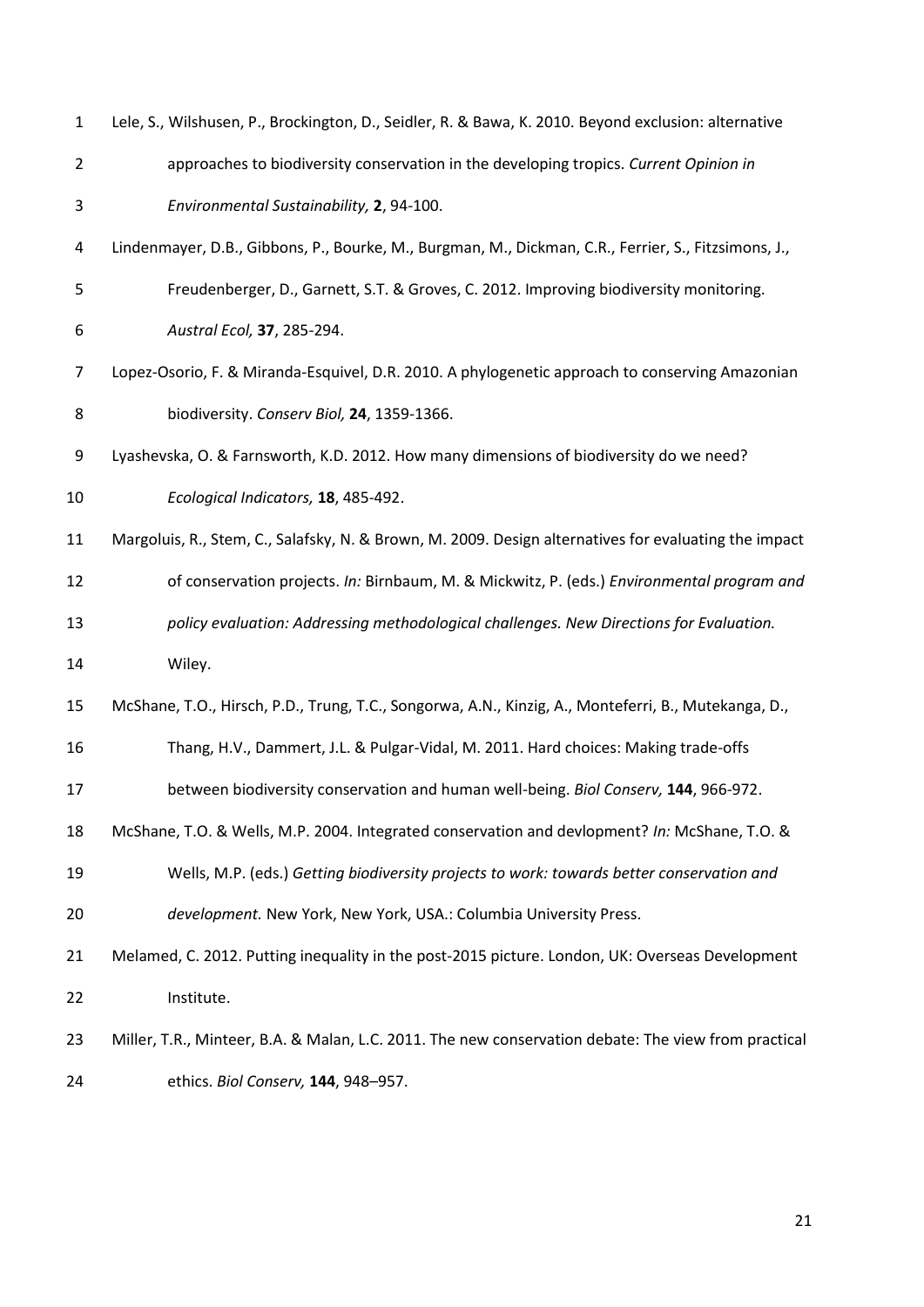<span id="page-21-10"></span><span id="page-21-9"></span><span id="page-21-8"></span><span id="page-21-7"></span><span id="page-21-6"></span><span id="page-21-5"></span><span id="page-21-4"></span><span id="page-21-3"></span><span id="page-21-2"></span><span id="page-21-1"></span><span id="page-21-0"></span>

| $\mathbf{1}$   | Mouchet, M.A., Villéger, S., Mason, N.W.H. & Mouillot, D. 2010. Functional diversity measures: an          |  |  |
|----------------|------------------------------------------------------------------------------------------------------------|--|--|
| $\overline{2}$ | overview of their redundancy and their ability to discriminate community assembly rules.                   |  |  |
| 3              | Funct Ecol, 24, 867-876.                                                                                   |  |  |
| 4              | Murphree, M.W. 2009. The strategic pillars of communal natural resource management: benefit,               |  |  |
| 5              | empowerment and conservation. Biodivers Conserv, 18, 2551-2562.                                            |  |  |
| 6              | Naughton-Treves, L. 2012. Participatory Zoning to Balance Conservation and Development in                  |  |  |
| $\overline{7}$ | Protected Areas. In: Ingram, J.C., DeClerck, F. & Rumbaitis del Rio, C. (eds.) Integrating                 |  |  |
| 8              | Ecology and Poverty Reduction. Springer.                                                                   |  |  |
| 9              | Noss, R.F. 1990. Indicators for monitoring biodiversity: a hierarchical approach. Conserv Biol, 4, 355-    |  |  |
| 10             | 364.                                                                                                       |  |  |
| 11             | Ostrom, E. 2007. Institutional rational choice: an assessment of the institutional analysis and            |  |  |
| 12             | development framework. In: Sabatier, P.A. (ed.) Theories of the policy process. Boulder, CO:               |  |  |
| 13             | <b>Westview Press.</b>                                                                                     |  |  |
| 14             | Ostrom, E. 2009. A General Framework for Analyzing Sustainability of Social-Ecological Systems.            |  |  |
| 15             | Science, 325, 419-422.                                                                                     |  |  |
| 16             | Pullin, A.S., Sutherland, W.J., Gardner, T.A., Kapos, V. & Fa, J.E. 2013. Conservation priorities:         |  |  |
| 17             | identifying need, taking action and evaluating success. In: MacDonald, D. (ed.) Key Topics in              |  |  |
| 18             | Conservation.                                                                                              |  |  |
| 19             | Purvis, A. & Hector, A. 2000. Getting the measure of biodiversity. Nature, 405, 212-219.                   |  |  |
| 20             | Rands, M.R.W., Adams, W.M., Bennun, L., Butchart, S.H.M., Clements, A., Coomes, D., Entwistle, A.,         |  |  |
| 21             | Hodge, I., Kapos, V. & Scharlemann, J.P.W. 2010. Biodiversity conservation: challenges                     |  |  |
| 22             | beyond 2010. Science, 329, 1298-1303.                                                                      |  |  |
| 23             | Ravallion, M. 2011. On multidimensional indices of poverty. Policy Research Working Paper 5580.            |  |  |
| 24             | World Bank.                                                                                                |  |  |
| 25             | Reich, P.B., Tilman, D., Isbell, F., Mueller, K., Hobbie, S.E., Flynn, D.F. & Eisenhauer, N. 2012. Impacts |  |  |
| 26             | of biodiversity loss escalate through time as redundancy fades. Science, 336, 589-592.                     |  |  |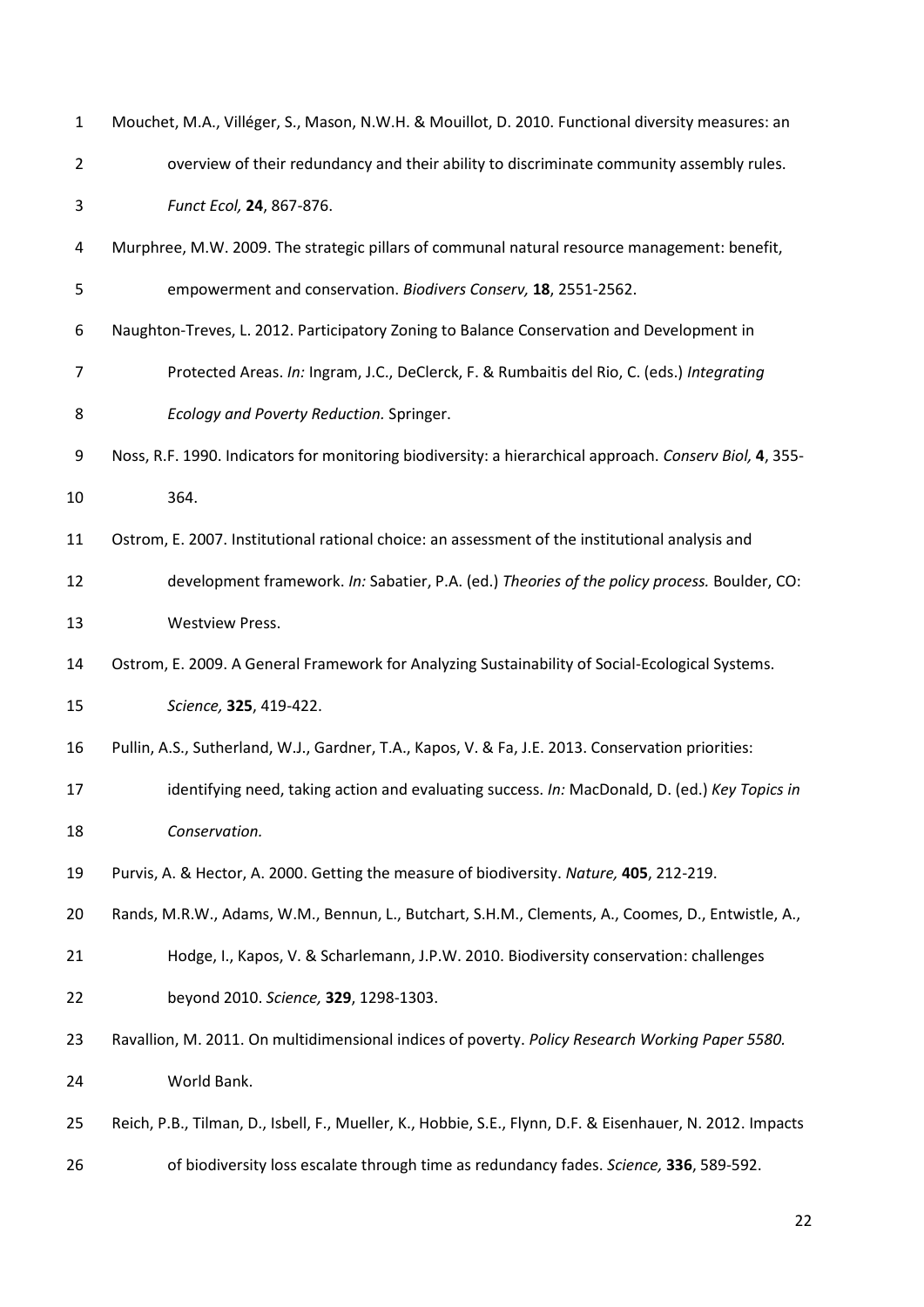<span id="page-22-8"></span><span id="page-22-7"></span><span id="page-22-6"></span><span id="page-22-5"></span><span id="page-22-4"></span><span id="page-22-3"></span><span id="page-22-2"></span><span id="page-22-1"></span><span id="page-22-0"></span>

| $\mathbf 1$    | Roe, D. 2010. Linking Biodiversity Conservation and Poverty Reduction: A state of knowledge review.        |
|----------------|------------------------------------------------------------------------------------------------------------|
| $\overline{2}$ | In: Roe, D. (ed.) CBD Technical Series no 44. Montreal: Secretariat of the Convention on                   |
| 3              | <b>Biological Diversity.</b>                                                                               |
| 4              | Roe, D. & Elliott, J. 2006. Pro-poor conservation: The elusive win-win for conservation and poverty        |
| 5              | reduction? Policy Matters, 14, 53-63.                                                                      |
| 6              | Roe, D., Elliott, J., Sandbrook, C. & Walpole, M. 2013. Linking Biodiversity Conservation and Poverty      |
| $\overline{7}$ | Alleviation: What, Why and Where? Biodiversity Conservation and Poverty Alleviation:                       |
| 8              | Exploring the Evidence for a Link. John Wiley & Sons, Ltd.                                                 |
| 9              | Roe, D., Hutton, J., Elliott, J., Saruchera, M. & Chitepo, K. 2003. In pursuit of pro-poor conservation-   |
| 10             | changing narratives or more? Community Empowerment for Conservation. IUCN                                  |
| 11             | Commission on Environmental, Economic & Social Policy.                                                     |
| 12             | Roe, D., Thomas, D., Smith, J., Walpole, M. & Elliott, J. 2011. Biodiversity and Poverty: Ten frequently   |
| 13             | asked questions - ten policy implications. In: Hall, F. (ed.). IIED.                                       |
| 14             | Roe, D., Yassin Mohammed, E., Porras, I. & Giuliani, A. 2012. Linking biodiversity conservation and        |
| 15             | poverty reduction: de-polarizing the conservation-poverty debate. Conservation Letters, 6,                 |
| 16             | 162-171.                                                                                                   |
| 17             | Sachs, J.D., Baillie, J.E.M., Sutherland, W.J., Armsworth, P.R., Ash, N., Beddington, J., Blackburn, T.M., |
| 18             | Collen, B., Gardiner, B. & Gaston, K.J. 2009. Biodiversity conservation and the millennium                 |
| 19             | development goals. Science, 325, 1502.                                                                     |
| 20             | Sandbrook, C. & Roe, D. 2013. Species Conservation and Poverty Alleviation-The Case of Great Apes          |
| 21             | in Africa. In: Roe, D., Elliott, J., Sandbrook, C. & Walpole, M. (eds.) Biodiversity Conservation          |
| 22             | and Poverty Alleviation: Exploring the Evidence for a Link. Wiley-Blackwell.                               |
| 23             | Saterson, K.A., Christensen, N.L., Jackson, R.B., Kramer, R.A., Pimm, S.L., Smith, M.D. & Wiener, J.B.     |
| 24             | 2004. Disconnects in evaluating the relative effectiveness of conservation strategies. Conserv             |
| 25             | Biol, 18, 597-599.                                                                                         |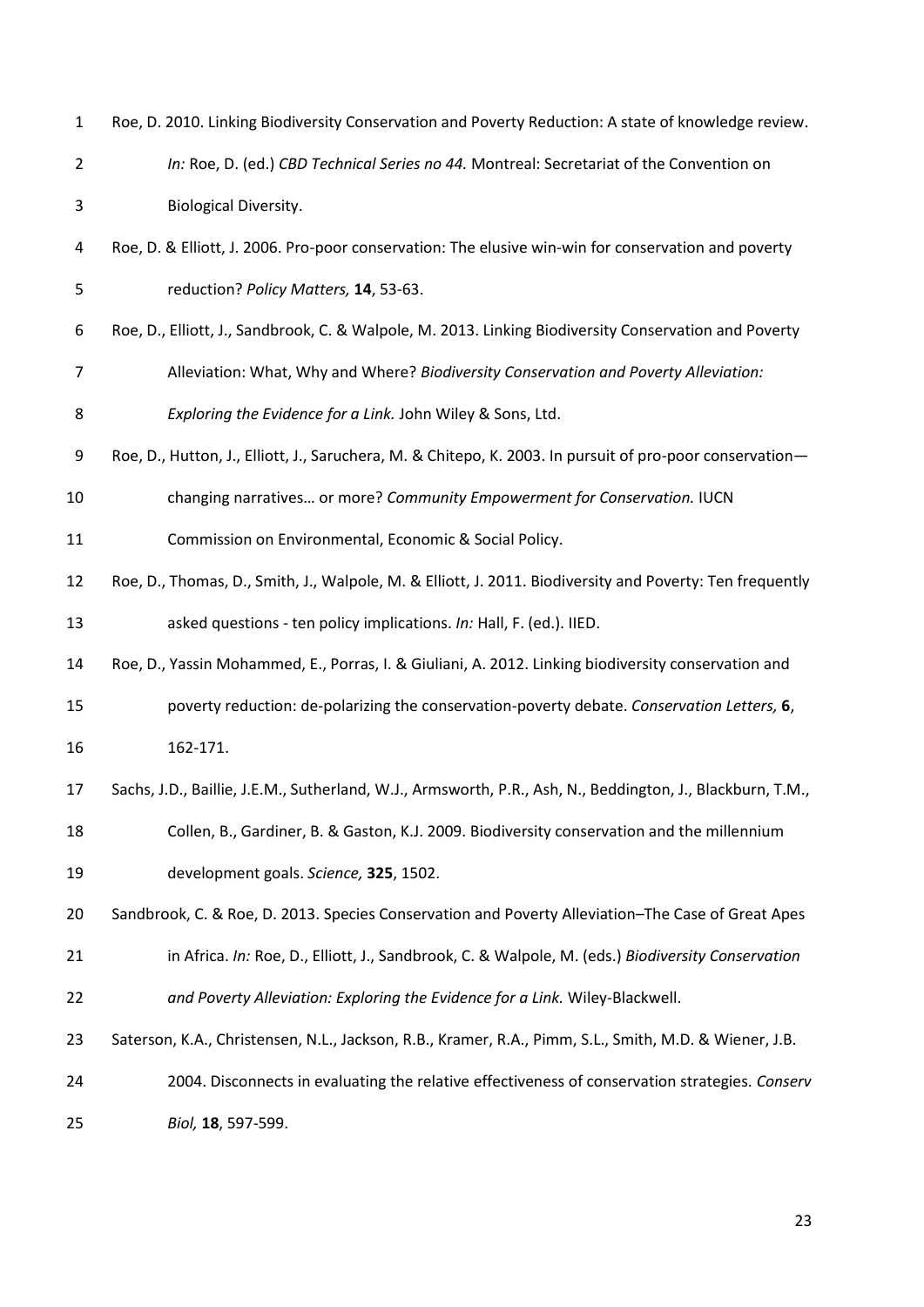<span id="page-23-9"></span><span id="page-23-8"></span><span id="page-23-7"></span><span id="page-23-6"></span><span id="page-23-5"></span><span id="page-23-4"></span><span id="page-23-3"></span><span id="page-23-2"></span><span id="page-23-1"></span><span id="page-23-0"></span>

| $\mathbf{1}$   | Sayer, J. & Wells, M.P. 2004. The pathology of projects. In: McShane, T.O. & Wells, M.P. (eds.)        |
|----------------|--------------------------------------------------------------------------------------------------------|
| $\overline{2}$ | Getting biodiversity projects to work: Towards more effective conservation and development.            |
| 3              | New York: Columbia University Press.                                                                   |
| 4              | Scheidel, A. 2013. Flows, funds and the complexity of deprivation: Using concepts from ecological      |
| 5              | economics for the study of poverty. Ecological Economics, 86, 28-36.                                   |
| 6              | Sen, A. 1993. Capability and Well-being. In: Nussbaum, M. & Sen, A. (eds.) The Quality of Life. Oxford |
| $\overline{7}$ | University Press.                                                                                      |
| 8              | Shackleton, C., Shackleton, S., Gambiza, J., Nel, E., Rowntree, K. & Urquhart, P. 2008. Links between  |
| 9              | Ecosystem Services and Poverty Alleviation.                                                            |
| 10             | Strecker, A.L., Olden, J.D., Whittier, J.B. & Paukert, C.P. 2011. Defining conservation priorities for |
| 11             | freshwater fishes according to taxonomic, functional, and phylogenetic diversity. Ecol Appl,           |
| 12             | 21, 3002-3013.                                                                                         |
| 13             | Sunderlin, W., Dewi, S., Puntodewo, A., Müller, D., Angelsen, A. & Epprecht, M. 2008. Why forests      |
| 14             | are important for global poverty alleviation: a spatial explanation. Ecology and Society, 13,          |
| 15             | 24.                                                                                                    |
| 16             | Sutherland, W.J., Pullin, A.S., Dolman, P.M. & Knight, T.M. 2004. The need for evidence-based          |
| 17             | conservation. Trends Ecol Evol, 19, 305-308.                                                           |
| 18             | UN Task Force 2012. Addressing inequalities: The heart of the post-2015 agenda and the future we       |
| 19             | want for all Thematic Think Piece.: ECE, ESCAP, UNDESA, UNICEF, UNRISD, UN Women.                      |
| 20             | Wamukota, A.W., Cinner, J.E. & McClanahan, T.R. 2012. Co-management of coral reef fisheries: A         |
| 21             | critical evaluation of the literature. Marine policy, 36, 481-488.                                     |
| 22             | Waylen, K., Fischer, A., McGowan, P., Thirgoog, S. & Milner-Gulland, E. 2010. Effect of Local Cultural |
| 23             | Context on the Success of Community-Based Conservation Interventions. Conserv Biol, 24,                |
| 24             | 1119-1129.                                                                                             |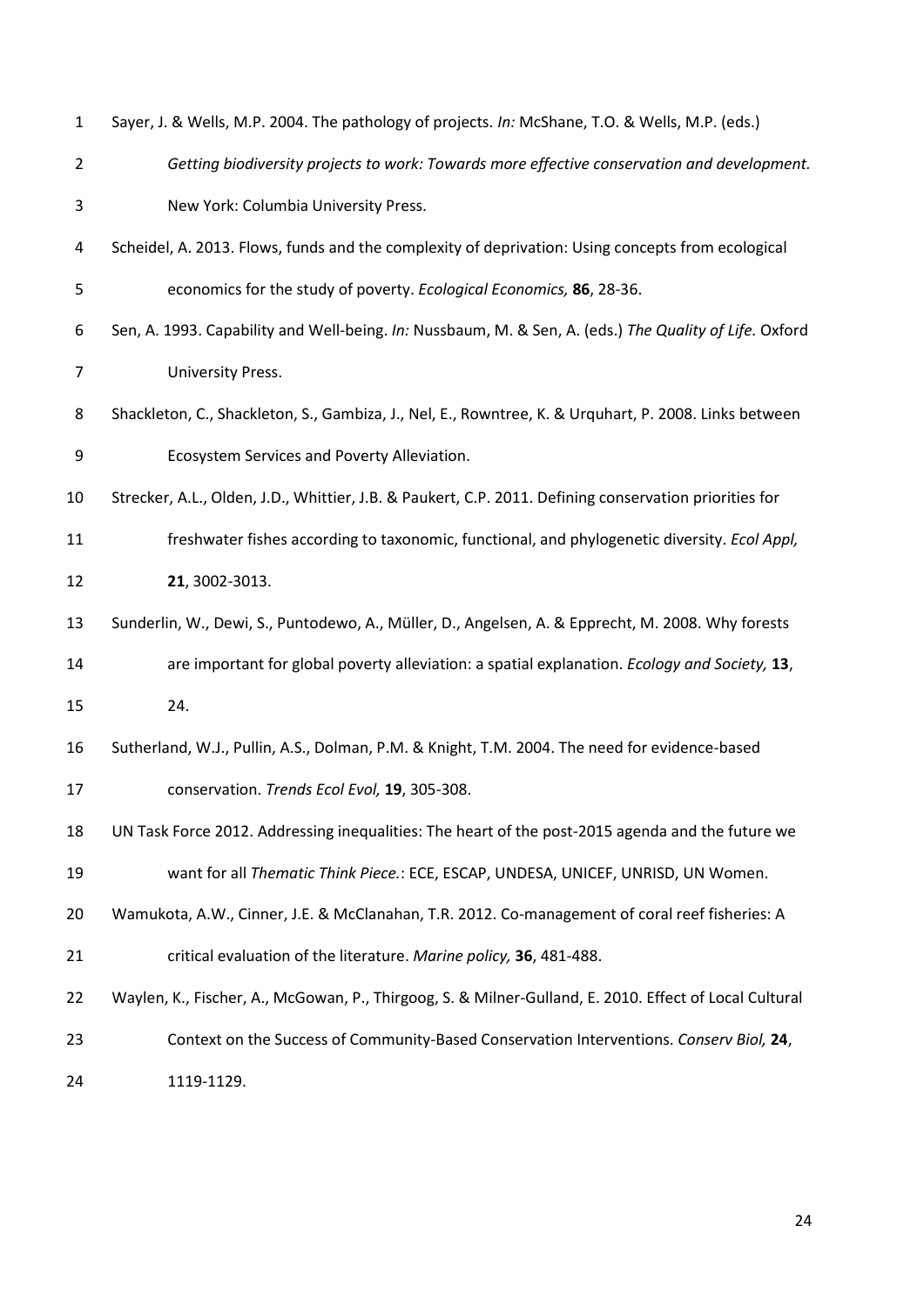<span id="page-24-4"></span><span id="page-24-3"></span><span id="page-24-2"></span><span id="page-24-1"></span><span id="page-24-0"></span>

| $\mathbf{1}$   | Waylen, K.A., McGowan, P.J.K. & Milner-Gulland, E.J. 2009. Ecotourism positively affects awareness   |  |  |
|----------------|------------------------------------------------------------------------------------------------------|--|--|
| $\overline{2}$ | and attitudes but not conservation behaviours: a case study at Grande Riviere, Trinidad.             |  |  |
| 3              | Oryx, 43, 343-351.                                                                                   |  |  |
| 4              | White, C., Costello, C., Kendall, B.E. & Brown, C.J. 2012. The value of coordinated management of    |  |  |
| 5              | interacting ecosystem services. Ecol Lett, 15, 509-519.                                              |  |  |
| 6              | Williams, B.K. 2011. Adaptive management of natural resources-framework and issues. J Environ        |  |  |
| 7              | Manag, 92, 1346-1353.                                                                                |  |  |
| 8              | Williams, J. 2004. Metrics for assessing the biodiversity values of fanning systems and agricultural |  |  |
| 9              | landscapes. Pac Conserv Biol, 10, 145.                                                               |  |  |
| 10             | Young, C.A. 2008. Belize's Ecosystems: Threats and Challenges to Conservation in Belize. Tropical    |  |  |
| 11             | Conservation Science, 1, 18-33.                                                                      |  |  |
| 12             |                                                                                                      |  |  |
| 13             |                                                                                                      |  |  |
|                |                                                                                                      |  |  |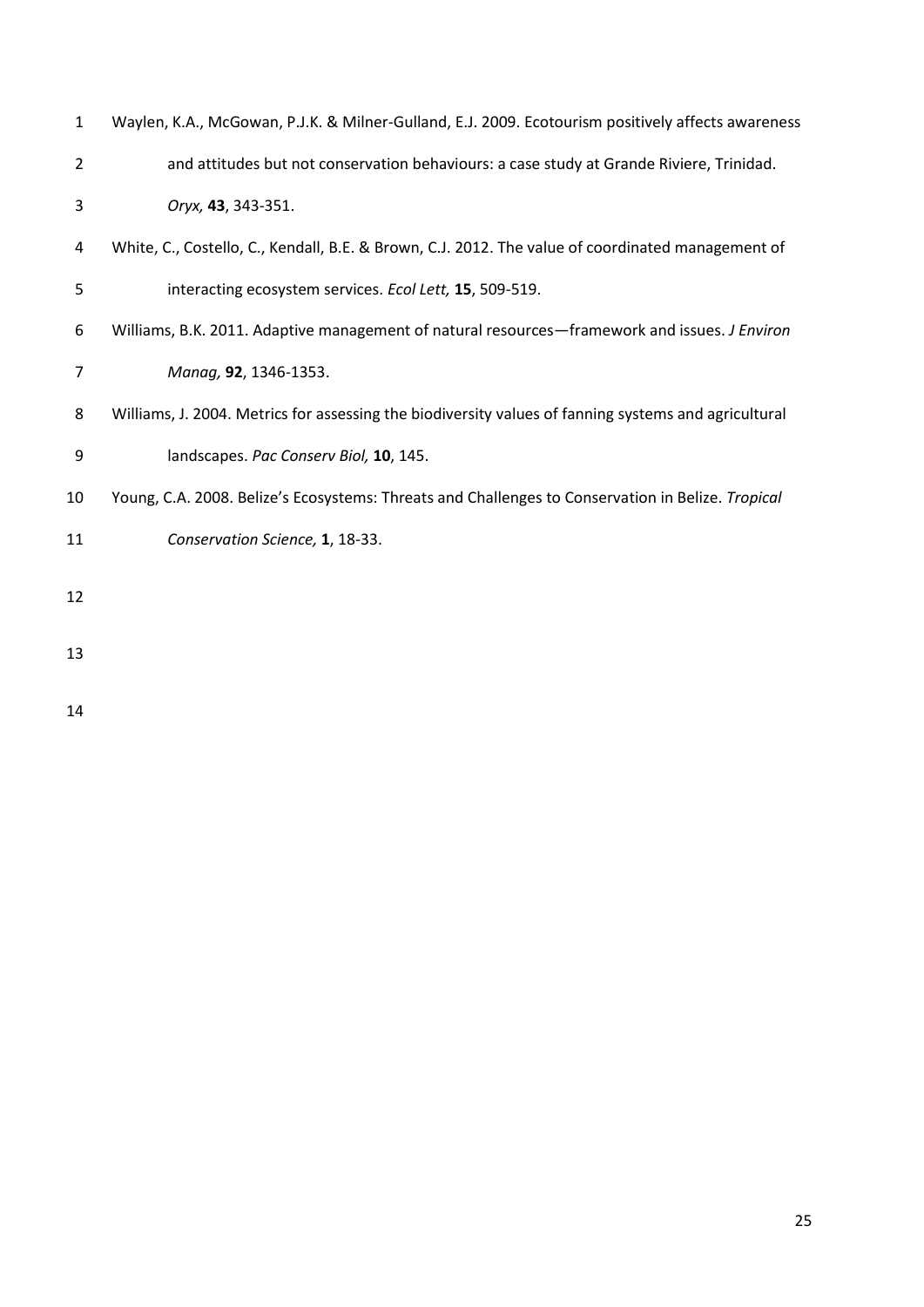- 1 Table 1. Summary of conservation interventions shown to provide poverty reduction benefits, and
- 2 those which benefited the poorest (Adapted from Leisher *et al.* 2013).

| Intervention                    | Number of studies | Benefits the poorest? |
|---------------------------------|-------------------|-----------------------|
| Commercialisation of non-timber | $>50$             | Yes                   |
| forest products                 |                   |                       |
| Community forestry              | $>50$             | Yes                   |
| Payments for ecosystem services | 10-50             |                       |
| Nature based tourism            | 10-50             |                       |
| Locally managed marine areas    | 10-50             | <b>Yes</b>            |
| Mangrove conservation           | 10-50             | Yes                   |
| Protected area jobs             | < 10              |                       |
| Agroforestry                    | 10-50             |                       |
| Grasslands                      | $<$ 10            |                       |
| Agro-biodiversity               | < 10              |                       |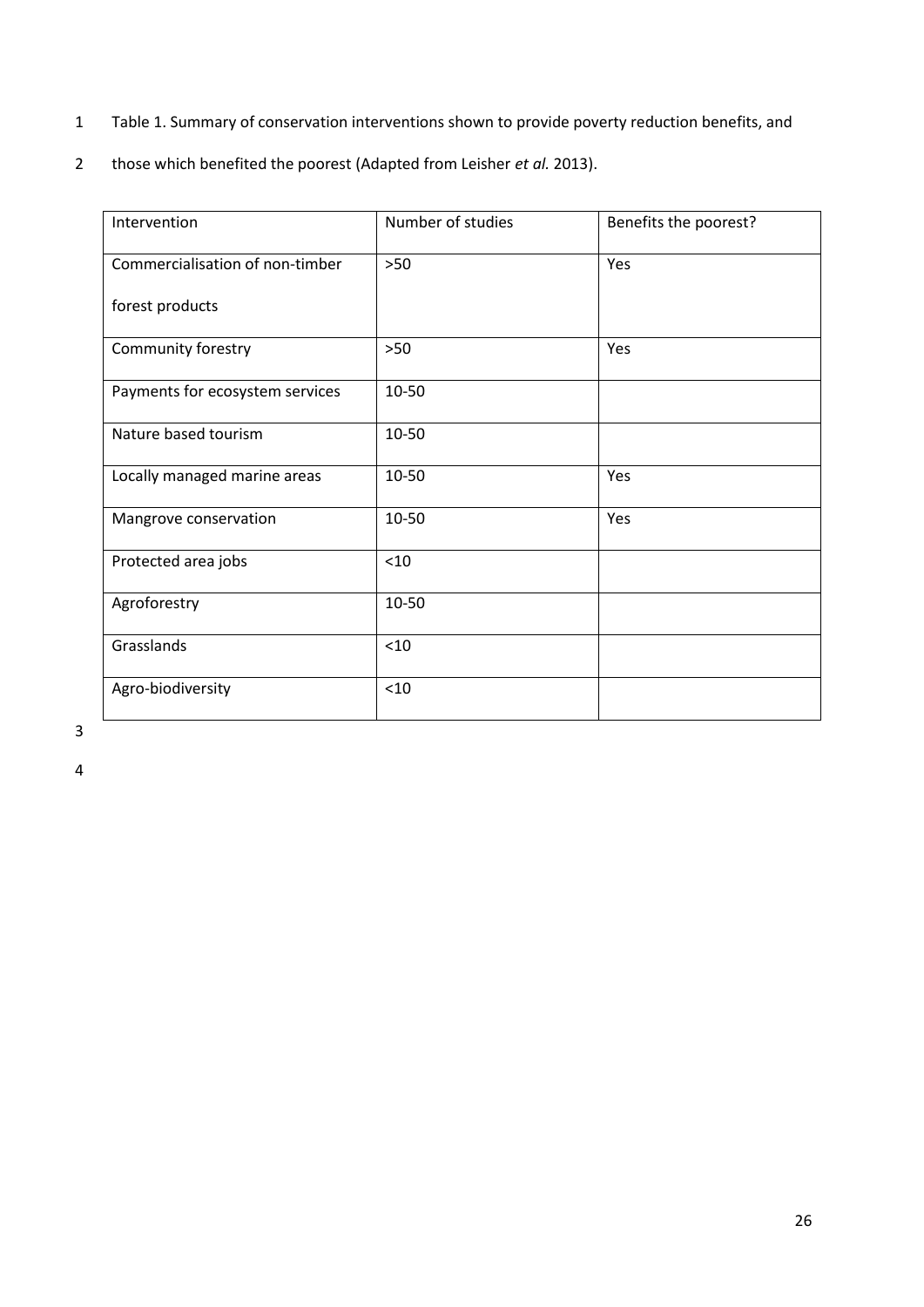- 1 Table 2. Indicators of Attributes and Components of Biodiversity with a focus on measures that
- 2 would be most useful in determining potential effects of human use on biodiversity [\(Agrawal and](#page-16-7)
- 3 [Redford, 2006\)](#page-16-7).

| Attributes / Components | Composition              | Structure             | Function              |
|-------------------------|--------------------------|-----------------------|-----------------------|
| Genetic                 | Allelic diversity        | Heterozygosity        | Gene flow             |
|                         |                          | Heritability          | Genetic drift         |
|                         |                          |                       | Mutation rate         |
|                         |                          |                       | Selection intensity   |
|                         |                          |                       |                       |
| Population/Species      | Species abundance        | Population structure, | Fertility,            |
|                         | <b>Biomass</b>           | dispersion,           | Mortality,            |
|                         | Density                  | and range             | Survivorship,         |
|                         |                          |                       | Life history          |
|                         |                          |                       | Phenology             |
|                         |                          |                       |                       |
| Community/Ecosystem     | Relative abundance       | Spatial geometry and  | Disturbance regimes,  |
|                         | of guilds or life forms, | arrangement           | Nutrient &            |
|                         | proportions of exotic    | of patch types        | energy flows,         |
|                         | or                       |                       | biomass productivity, |
|                         | endemic species          |                       | patch dynamics        |